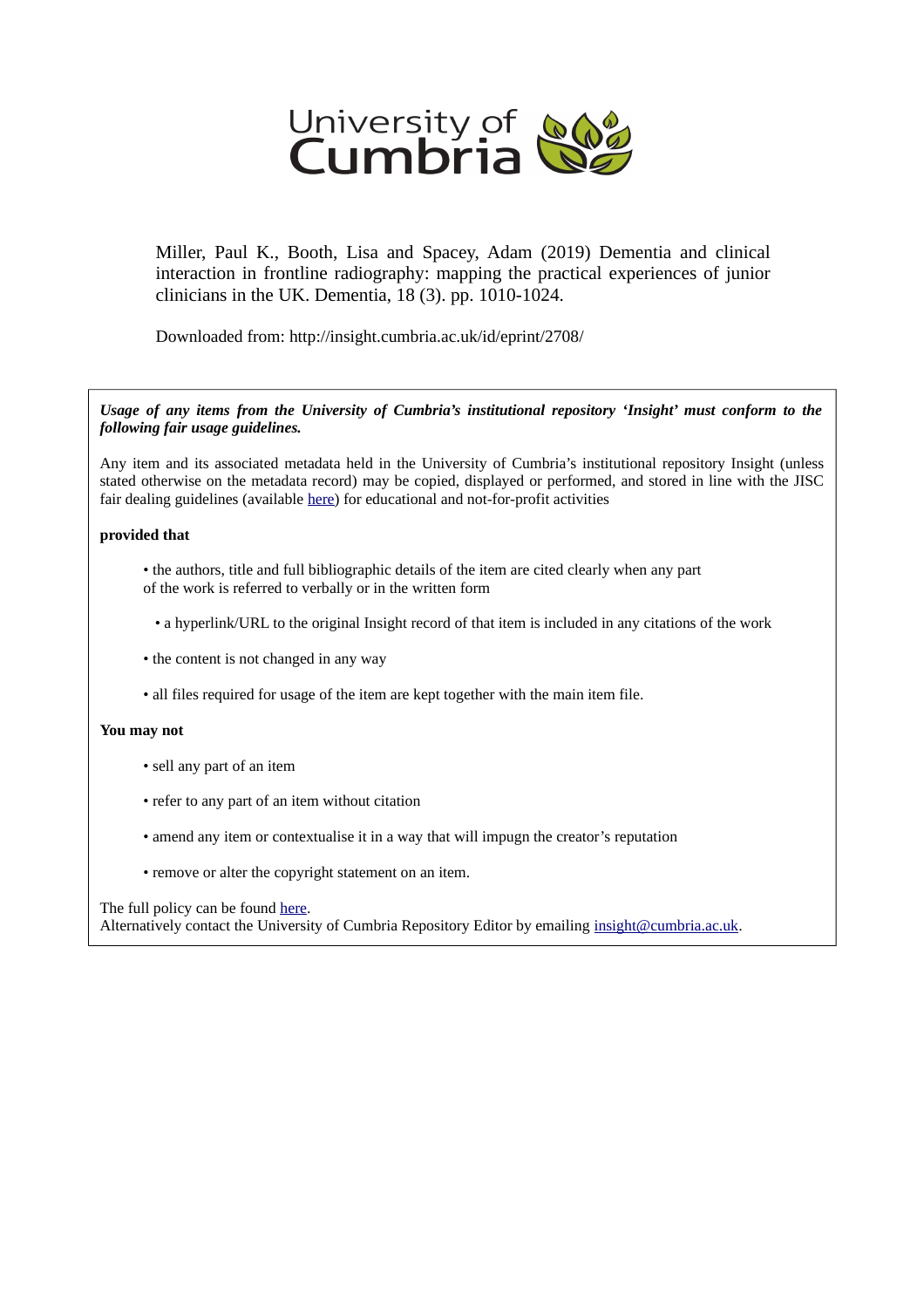**Dementia and clinical interaction in frontline radiography: Mapping the practical experiences of junior clinicians in the UK**

Paul K. Miller, Lisa Booth & Adam Spacey

*University of Cumbria, UK*

### **Abstract**

This paper reports findings from a study of the practical experiences of junior diagnostic radiographers in the UK when managing patients with dementia. Extended semi-structured interviews with six participants (mean experience in diagnostic radiography  $= 3.5$  years) were analysed using Interpretative Phenomenological Analysis (IPA). Findings highlight that participants' recurrently-cited lack of confidence around their knowledge of dementia, and regular treatment of the condition as a 'generic' thing in practice, had sometimes damaged clinical interaction, particularly when the participant was feeling institutional time pressures. Education for new professionals was seen as lacking in both quantity and context-relevance, with implications for professional confidence and ethical practice. Carers and family members were viewed by participants as potentially positive and negative forces within an examination context, and technological advances in radiography were taken to be clinically advantageous, but also actively detrimental to the effective interpersonal care of their patients.

**Keywords:** clinical interactions; communication; dementia; diagnostic radiography; medical education; junior clinicians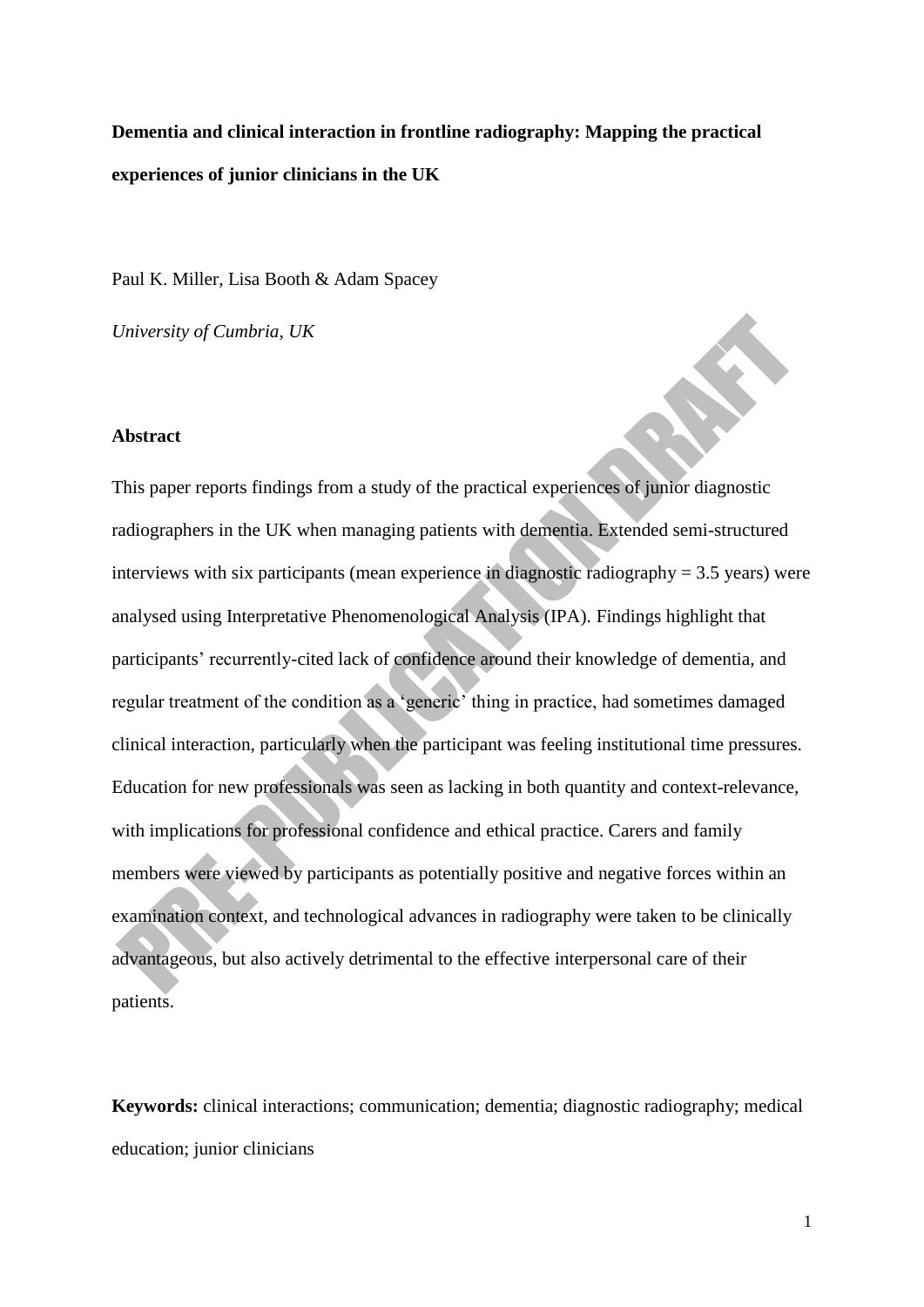### **Introduction**

It has been axiomatic for some time in healthcare research that a rapidly ageing population, and a corollary growth in the numbers of individuals suffering from dementia, has been causing a progressive range of structural/distributional problems for many frontline public and private healthcare services (Iliffe, Wilcock, & Haworth, 2006; Kasteridis et al., 2016). Moreover, a number of social studies of professional work addressing those health services has recently emerged pertaining to the wide range of nuanced communicative challenges that can arise for practitioners of all specialisations, and all levels of experience, during face-toface interaction with patients/clients with dementia (Manthorpe, 2016; Oppikofer & Geschwindner, 2014; Veselinova, 2014). Within this corpus, it is reported that junior practitioners of all orders are in a particular position of disadvantage (Baillie, Cox, & Merritt, 2012; Tullo, Young, & Lee, 2016), working with an ever-increasing number of patients with dementia, but without having yet accrued the levels of direct professional experience conventionally thought to be key to developing expertise' in clinical performance (Yielder, 2006).

It remains the case that studies of healthcare practice around dementia have, to date, overwhelmingly focused upon professional-client contexts where the dementia itself is the manifest reason for that interaction taking place at all; making diagnoses of dementia (Babu Sandilyan & Dening, 2015a; Garand, Lingler, Conner, & Dew, 2009), managing patients with dementia on hospital wards (Baillie et al., 2012; Baillie, Merritt, & Cox, 2012) or in residential care (Baker, Huxley, Dennis, Islam, & Russell, 2015; Talbot & Brewer, 2015), effecting community-based care for individuals with dementia (Manthorpe, 2016) and so forth. The literature addressing healthcare scenarios where the patient's dementia is not the salient reason for a given interaction remains less abundant. It is with respect to this matter that frontline medical imaging work, such as Computed Tomography (henceforth CT)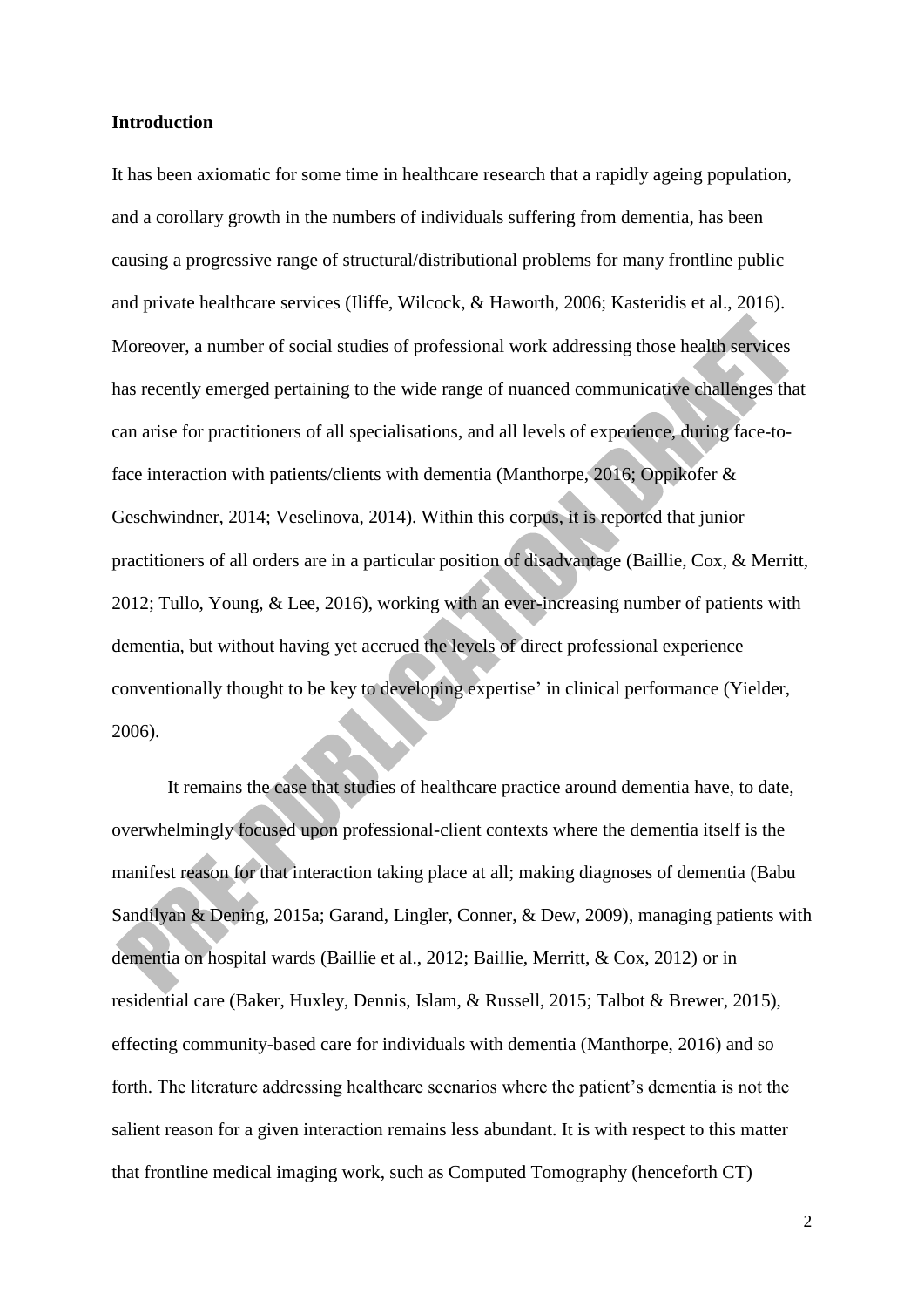scanning and Plain Radiography (henceforth PR), presents a valuable case for investigation. Given the specific facility of the modalities at hand, and outside of Magnetic Resonance Imaging  $(MRI)^1$ , practically all frontline medical imaging professionals' experience of working with patients with dementia will relate to wholly contingent matters.

The importance of medical imaging research in advancing strategies for early and more specific diagnosis of dementia cannot be overstated (Kelly, Butler, Ciblis, & McNulty, 2016). It is clear, however, that no substantial literature has emerged to date relating to how a patient's dementia can impact upon everyday clinical practice and practitioners in the patientfacing medical imaging professions themselves. This is, perhaps, surprising. Interactional contexts in the medical imaging domains can differ greatly in terms of the conditions available for fostering professional-patient understanding than, for example, those in various fields of hospital and residential nursing, social work and even primary medicine (Babu Sandilyan & Dening, 2015a; Manthorpe, 2016; Oppikofer & Geschwindner, 2014; Tullo et al., 2016). The latter, whether or not directly related to dementia, (a) prospectively mandate multiple meetings that (b) help develop a degree of familiarisation with the individual and their case. The huge majority of interactions between any individual and a radiographer are, however, 'one-offs' wherein dementia is likely to be a footnote in a clinical report studied for the few available minutes before the (very expensive, and therefore time-pressured) practical procedure begins (Woods, Miller, & Sloane, 2016).

This paper, given the above, qualitatively focuses upon the experiences of a small sample of junior clinicians working in plain radiography in the UK, exploring their everyday work regarding patients with dementia. Through this order of investigation, research can

<sup>&</sup>lt;sup>1</sup> Even then, a relatively small proportion of MRI investigations of individuals with dementia will directly relate to the dementia itself.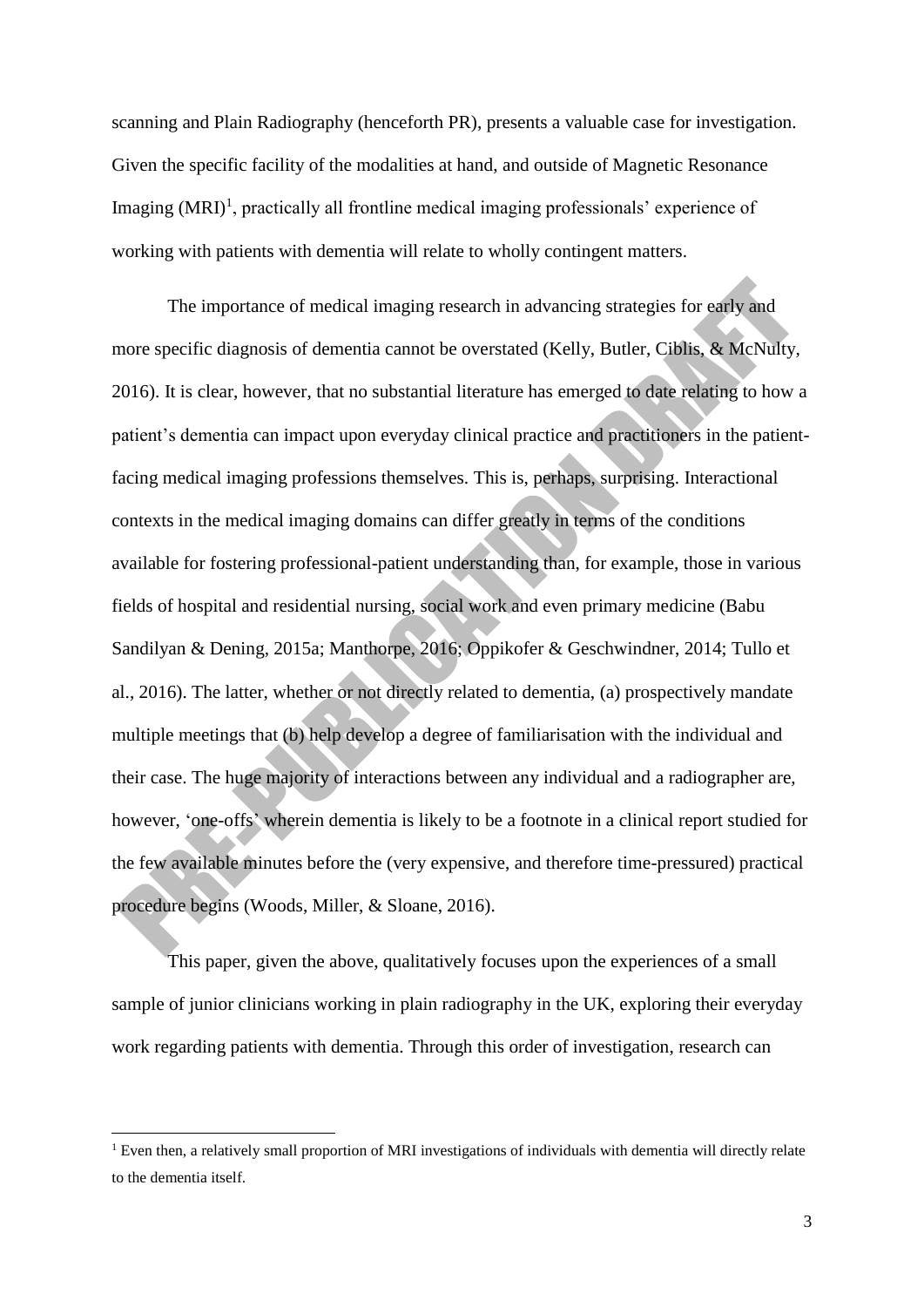ideally highlight communicative issues relevant to the participants themselves in managing the concerns of time-pressured efficiency, ethical practice and patient satisfaction under evermore difficult specific working circumstances (Jurgens, Clissett, Gladman, & Harwood, 2012; Nazarko, 2015; Woods et al., 2016). It is further contended that description of the specific, and often difficult, interactional matters with which these novice medical imaging professionals are faced can add nuance (by comparison and contrast) to the broader social scientific literature on the work of healthcare practitioners involved in the care of individuals with dementia (Manthorpe, 2016; Oppikofer & Geschwindner, 2014; Veselinova, 2013; Webb & Dening, 2016).

# *Notes on extant literature*

Across two qualitative studies, with strong relevance for the core focus this paper, Baillie and colleagues articulate how varied practical concerns can impact upon the relationship between a student nurse and a patient with dementia (2012; 2012). It was found that the hospital environment, and the organisational culture therein, were often challenging for patients, and also prohibitive to nurses in providing the levels of time needed to understand what an individual with dementia might actually be asking *for* in a given circumstance. Moreover, the participating student nurses also regularly argued that their training had left them ill-equipped to effectively communicate with, and handle the emotional needs of, these patients.

In the broad field of medical communication around dementia, Livingston et al. (2014) and Tullo et al. (2016) have demonstrated that, where time can be formally found, getting to know the patient and building an interpersonal rapport can provide at the very least a grounding for effective communication. This was shown to be especially useful when the family members – or known objects (such as soft toys) or stimuli (such as music) - could also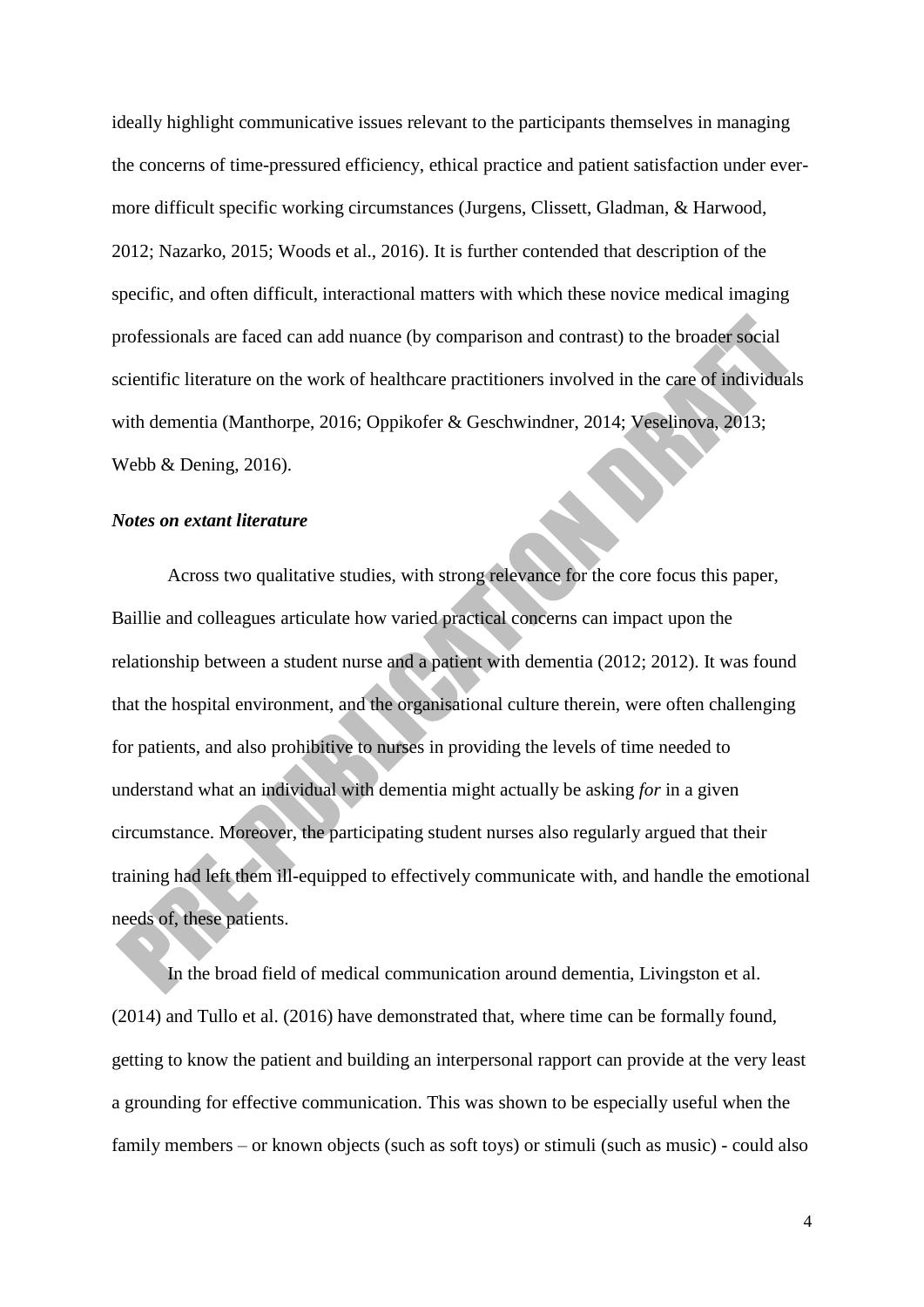be involved in the process to make the care environment more familiar, and thereby reduce patient agitation (Bidewell & Chang, 2011; Livingston et al., 2014; Veselinova, 2014). From this platform, techniques such as careful clarification of points and listening without interrupting could have much greater facility than without it (Baillie, Merritt et al., 2012).

This type of work finds many parallels with the more explicitly social scientific work of Babu Sandilyan and Dening (2015b), who stress a central point regularly overlooked in the 'hard' clinical literature that often directs policy; i.e. that the most 'troublesome' behaviours associated with some dementias *in situ* - not least abnormal vocalisation and even aggressive outbursts – might be understood as attempts by an individual robbed of many conventional communicative capacities to express (often) unmet needs (Tullo et al., 2016; Veselinova, 2013). Thus, actions such as 'screaming, wailing, loud disruptive talking and mumbling', for example, should not be sidelined by any healthcare professional as inevitable upshots of dementia itself (Kitwood, 1997). Rather, the patient's physical and social environments should be examined to ensure that they are receiving sufficient and appropriate interpersonal interaction, and/or they are not being disturbed by the ambient level of lighting, noise or heat (Barton, Findlay, & Blake, 2005; Veselinova, 2014). Equally, it is critical to evaluate whether such challenging interactional behaviours are actually communications of otherwise unarticulated pain (Babu Sandilyan & Dening, 2015b; Baillie et al., 2012; Nazarko, 2015; Veselinova, 2013).

As such, and as reported in multiple studies, many of the core recommended criteria for successfully interacting with patients with dementia in many clinical encounters hang upon the practitioner having the communicative space and time to put aside their normative presumptions about how everyday communication *should* work, and instead finding personcentred models for working with specific individuals (Baker et al., 2015; Barton et al., 2005; Haberstroh, 2015; Tullo et al., 2016; Veselinova, 2014). Evidence outlines above, however,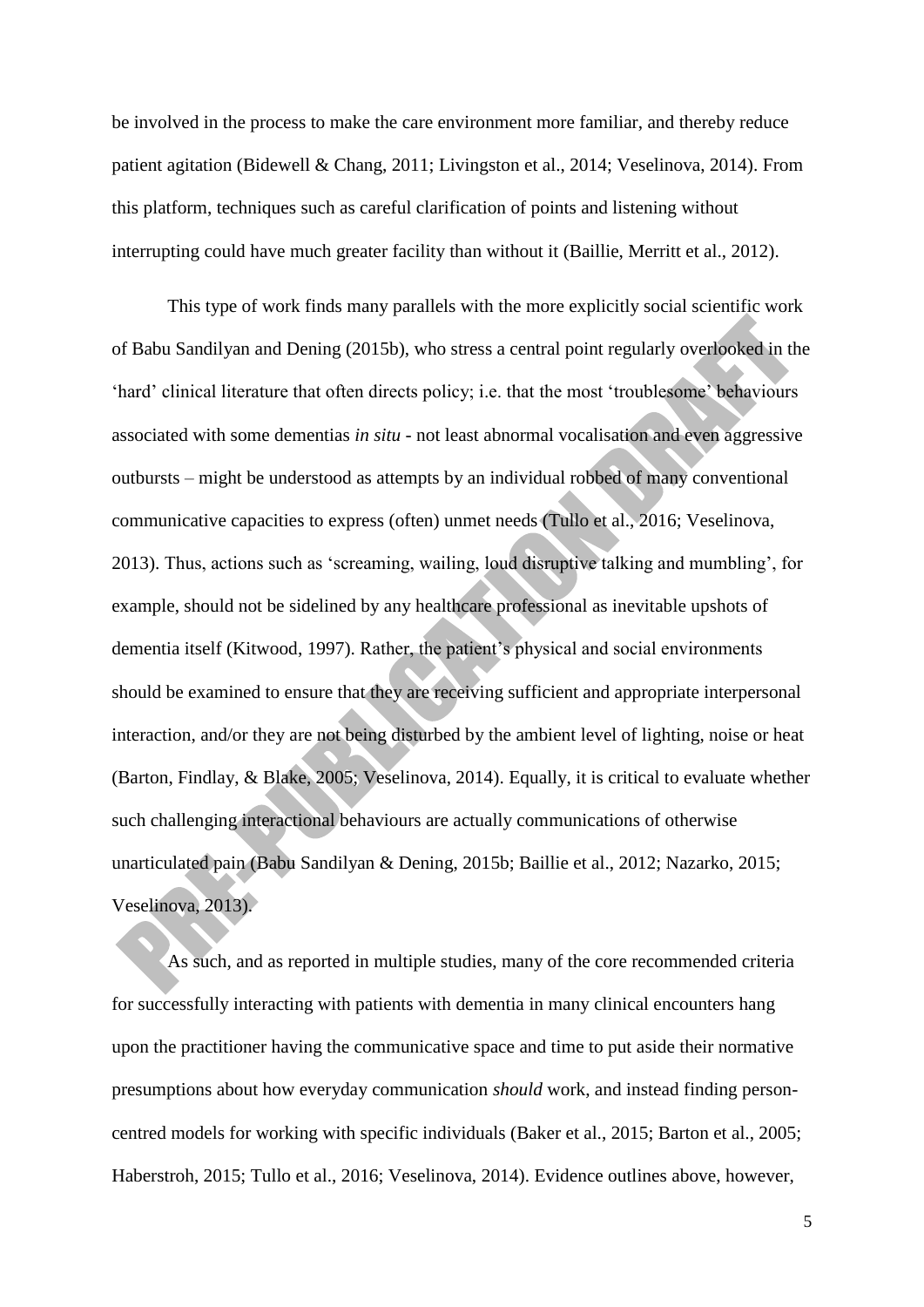that operating in this way takes significant case-by-case effort, and this can often work in opposition to organisational healthcare cultures that stress a manner of working efficiency borne of solid 'models' for standardised practice (Jurgens et al., 2012; Miller, 2013). Moreover, in a radiographic encounter, time is often an even greater pressure than in hospital nursing or general residential care, and the opportunity to 'get to know' a patient is yet more limited (Woods et al., 2016).

## **Materials and Methods**

All radiographic encounters between a clinician and a patient are multifaceted, personal and subject to a range of contextual contingencies; no situated communication of this order can be reliably pre-ordained, nor reliably anticipated (Miller, 2013). Interpretative Phenomenological Analysis (henceforth IPA) is optimally suited to recognise nuance, experience and innovation as they manifest in everyday accounts of practice developed by clinicians at-work (Brocki & Wearden, 2006). Although the majority of studies using IPA to explore clinical experience have, to date, focused primarily on the patient/client (Rhodes & Smith, 2010; Todd, Simpson, & Murray, 2010), the use of the method to illuminate the everyday skills and knowledge of healthcare professionals is becoming increasingly common (Woods et al., 2016).

# *Participants*

Studies in IPA typically utilise small samples, enabling a specific focus on the nuances involved in the core matter of interest, and close-detail analysis of the connections between experience, cognition and action xx. Indeed, in some work on 'difficult' interaction, the single case-study approach has been advocated (Shinebourne & Smith, 2009). For the broader project from which the findings below are gleaned, with full institutional ethical approval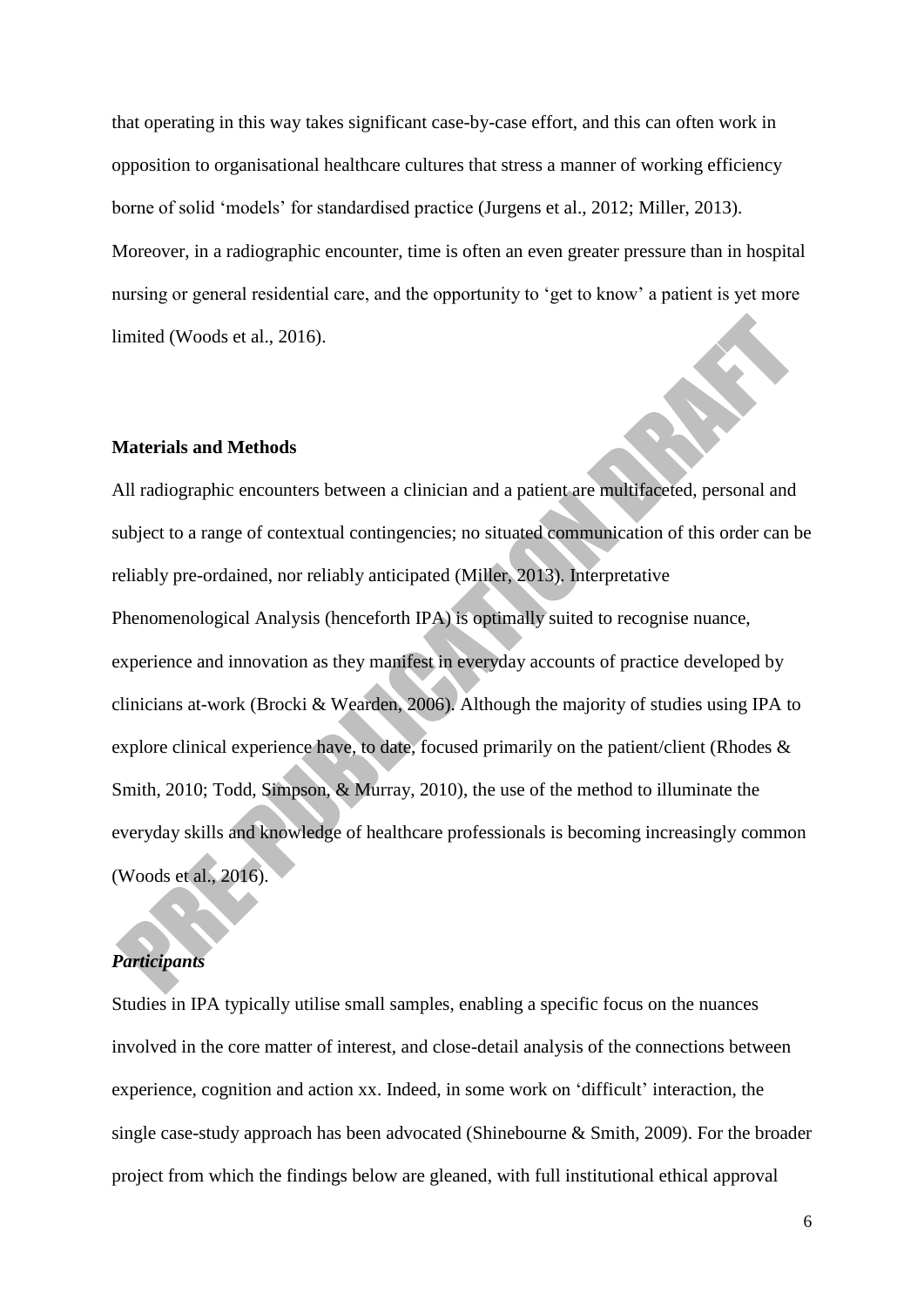(ref: DC/SB 15/28) and informed consent from all participants, six junior clinicians working in direct digital radiography were interviewed. The sampling frame used was grounded in the requirement that each participant would have first-hand experience with dementia in radiographic contexts, with minimum experience set at one full year in clinical practice. The mean professional experience of the participants was 3.5 years. Conditions of ethical approval stipulate that no more detailed reporting on individual ages, genders and experience levels among participants can be given, on account of their potential identifiability within a restricted professional community when connected to the qualitative data presented below. Participants were recruited from hospitals in two NHS Trusts the North of England. This was, essentially, a theoretically-informed opportunity sampling method common to IPA studies (Brocki & Wearden, 2006), using departmental (but not personal) connections; i.e. extant professional connections provided access to individuals that could be accessed within a tight frame of time and ethical conditions.

#### *Procedure*

Data were collected via semi-structured interview schedules. All were conducted in person, and at a location of the participant's choosing. Key issues for discussion were posed as openly as possible, to enable participants to speak freely; prompts were used to encourage them to provide specific examples from their own professional lives, and reflect upon these:

- *Could you provide an overview of the main issues that you have experienced when working with patients who have dementia?*
- *Developing on this, can you describe any specific instances, good or bad, that you have experienced when working with patients who have dementia?*
- *How did you handle these issues; what worked and what didn't?*
- *Why do you think things worked out in the way they did?*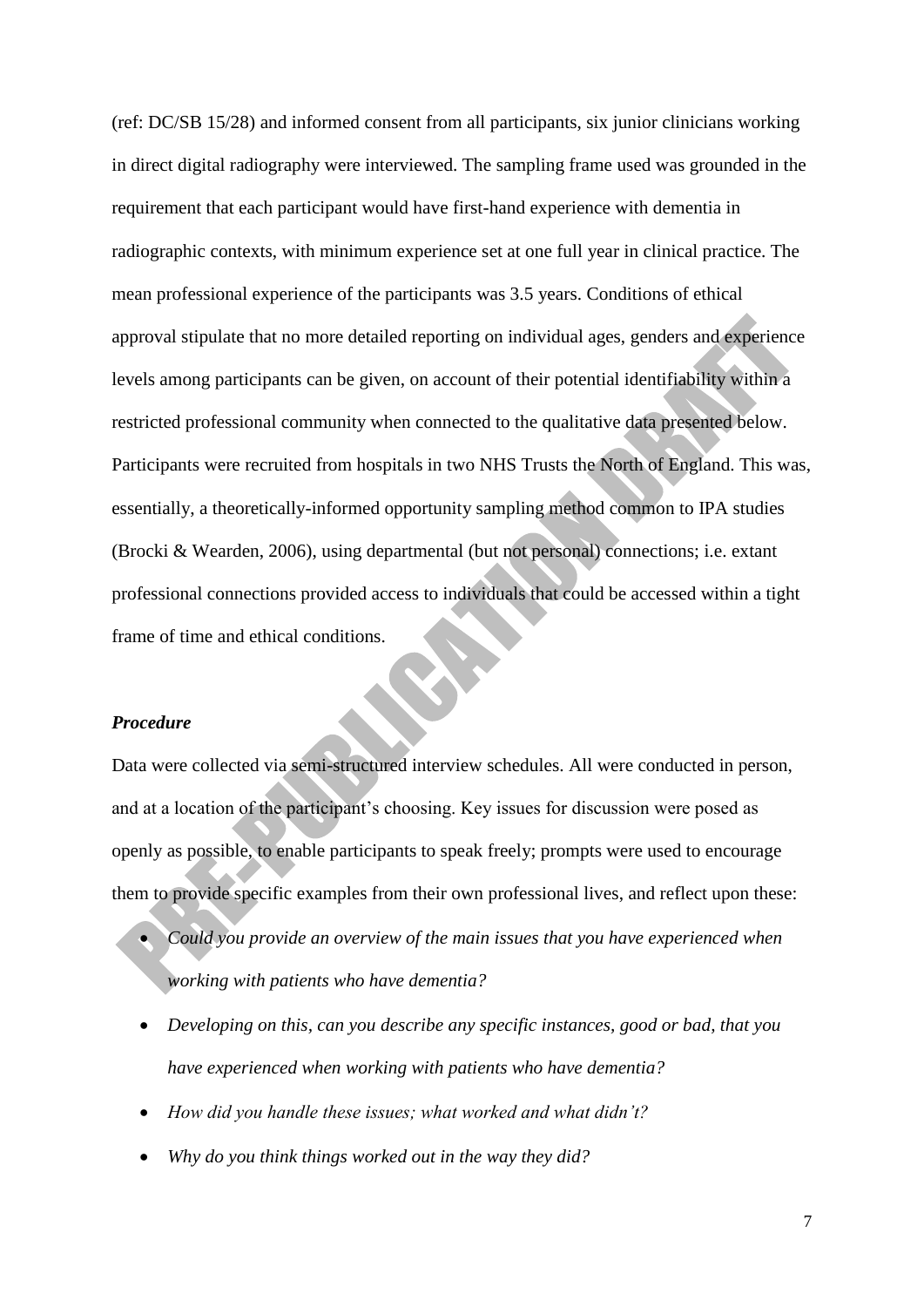As required by institutional ethical mandate, all data were rendered anonymous during transcription, and all participants are allotted labels based on the order in which the interviews took place (i.e. 'R1, 'R2' etc.) when connected to any given quotation in the findings. The mean interview length was 40 minutes.

### *Analysis*

IPA's standard approach to analysis (see Rhodes & Smith, 2010) was followed precisely. Preliminary textual themes were cross-linked into connecting (major subordinate) themes  $(N=12)$  describing particular issues, which in turn were focused into three global (superordinate) themes that were consistent across the full corpus of data, and fully encompassed matters raised by all participants.

#### *Trustworthiness*

Trustworthiness was scrutinised in line with the commonly-cited standards set out for qualitative health studies by Yardley (2000). The core validity of the emergent themes was enhanced through a process of triangular consensus validation (Patton, 1990). The authors, one junior radiographer, one experienced professional and academic radiographer, and one veteran medical researcher with no core background in professional radiography (thereby allowing for a range of potential interpretations of the given data) reviewed the analysis until a mutually satisfactory outcome was achieved. As a further measure on this front, as a 'credibility check' (Silverman, 2012), a preliminary analysis was disclosed to one of the original participants, who claimed full recognition of the issues therein. In order to maintain transparency and coherence (Yardley, 2000) all analysis below is presented with supporting qualitative data; there is no extensive summarising without evidence.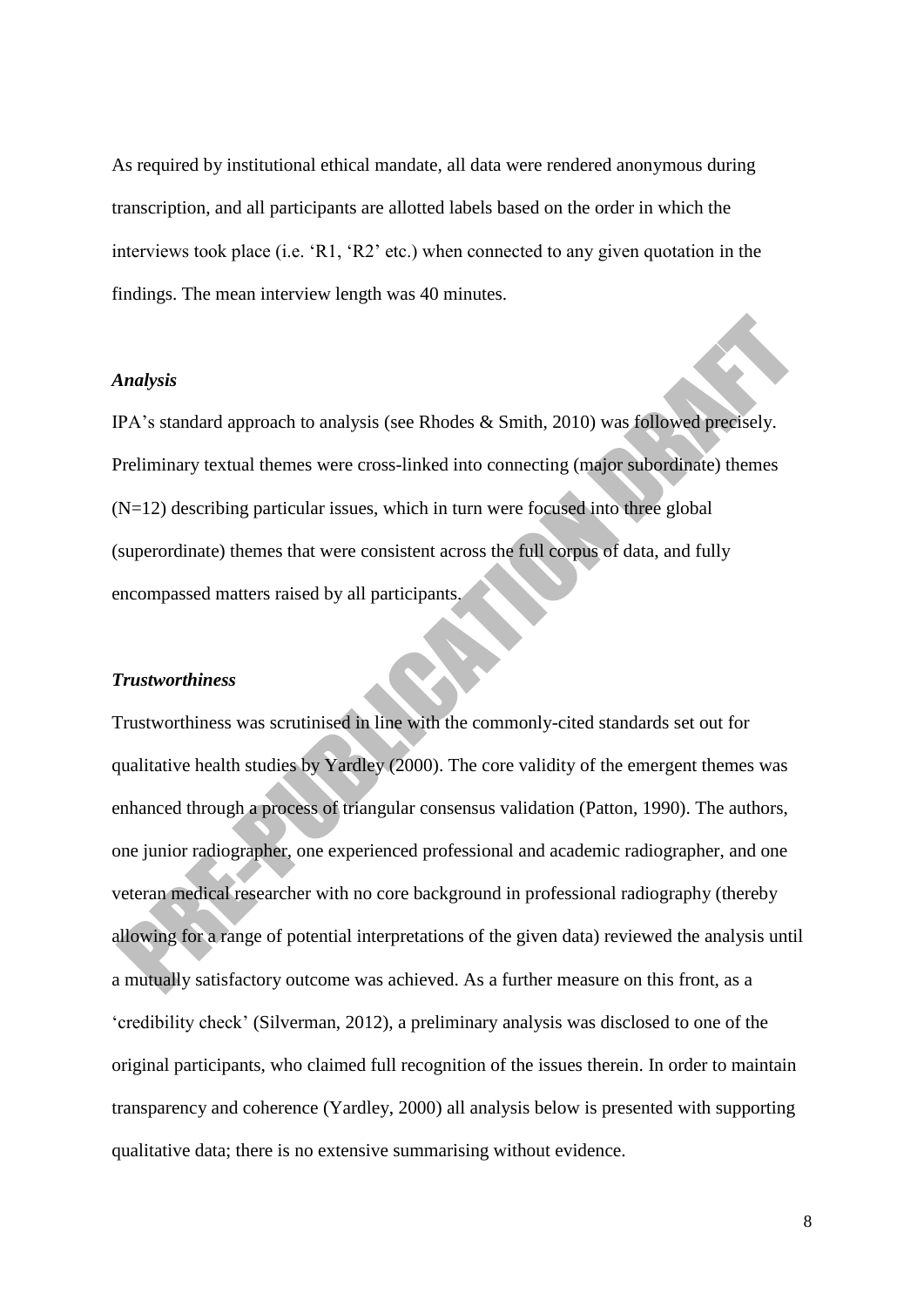# **Results**

Analysis revealed three overlapping superordinate themes relating to the experiences of the participants:

- 1. Confidence, experience and education.
- 2. Practical and technological constraints on effective practice.
- 3. Complexities of carer input.

# *Superordinate theme 1: Confidence, experience and education*

The first of the superordinate themes has perhaps the greatest import regarding the relative novice status of the participant sample. Among a number of the participants, a clear concern emerged around the clarity of their own knowledge of what dementia actually *is*, and how to manage practical clinical situations where such knowledge becomes salient. Lacking extensive clinical experience, these participants' general perceptions of patients with dementia were generally coloured by negative assumptions around cognitive and/or emotional deficit, and the problems this would likely cause during the examination:

**R1:** *"Dementia patients aren't good at a lot of stuff…they get confused easily."*

**R2:** *"…they're just scared and confused."* 

**R4:** *"[I]f the department is mad busy…then I would [expect] a dementia patient to be problematic, and it's going to take too much time."*

As such, these participants maintained that they tended to approach pertinent clinical interactions with active trepidation, something they also understood to be professionally unhealthy. In these cases, a contemporary lack of formal education/training for radiographers in working with patients with dementia (both before and during their careers) was seen as a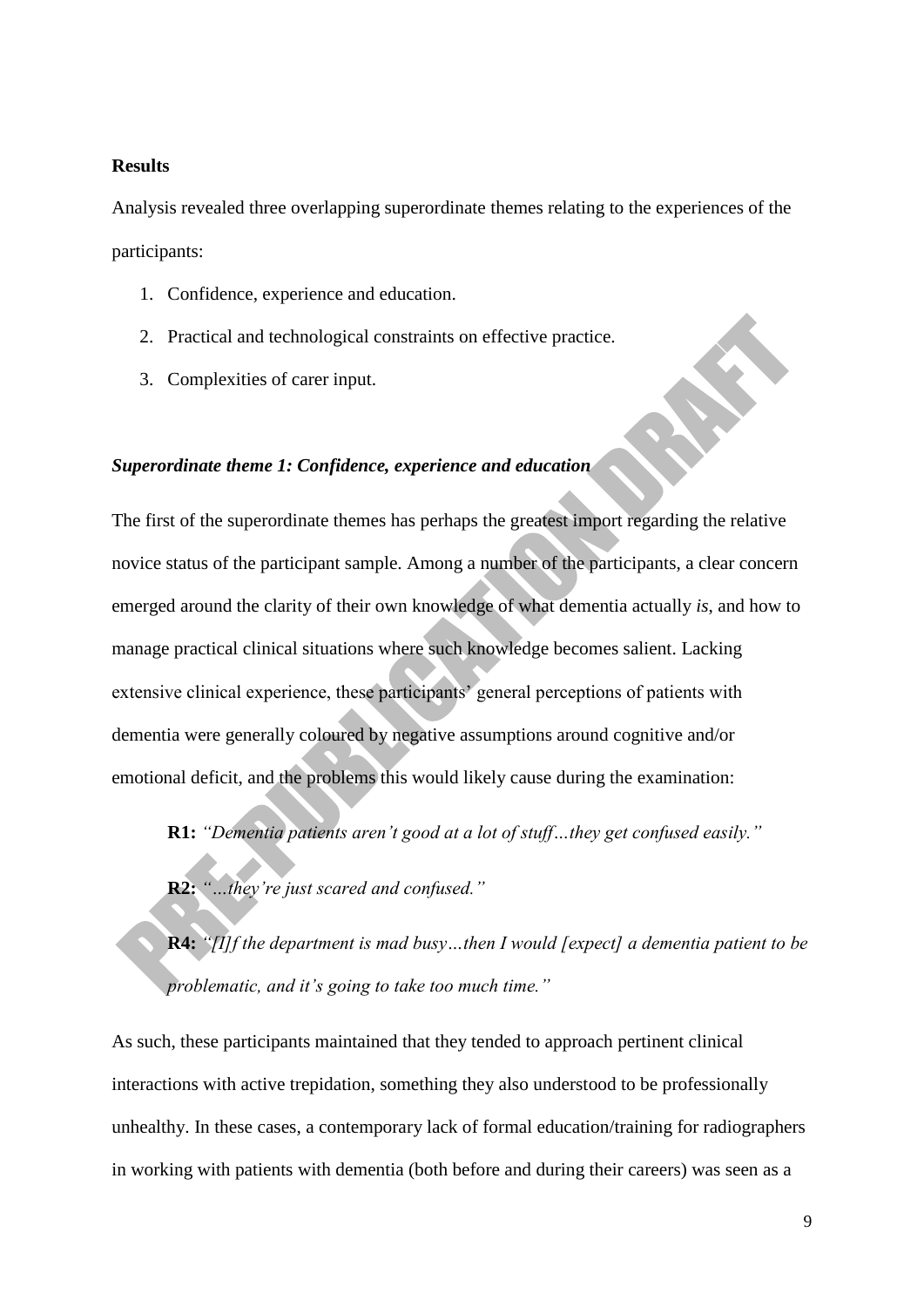significant factor in producing this difficulty. Moreover, effective education was also seen as a clear solution to 'uneven' practice within and between departments:

**R3:** "*I think more training would benefit [us all] around this area…we all [currently] have different techniques…"*

It was clear from the data, however, that there was not a simple and direct correspondence between lack of clinical experience in radiography itself and a lack of confidence in dementia-related radiographic encounters. One participant highlighted how, although they were aware of their own worries ahead of a dementia-related procedure, they had treated this self-awareness as an opportunity to improve their practice:

**R3:** *"[I]t doesn't put me off, saying…I don't want to do this. Showing willingness, that's how you learn. So I'd be willing to do it because [a] dementia patent is the same as any other patient.'*

Although similarly describing an early-career assumption that dementia would be inherently problematic, **R5** cited how practical experience in a former professional 'life' had helped them better understand patients with dementia and thereby removed a great deal of anxiety in their current (radiographer) role:

*"[H]aving worked in a nursing home changed [my approach]…I've got more understanding of what the condition is."*

Even in this case, however, the value of better training and education for professionals was still foregrounded as essential for standardising practice among all clinical and - notably non-clinical staff within a medical imaging department:

**R5:** *"…training [about dementia] would be perfect for not only radiographers but [also other] people who work in the department..."*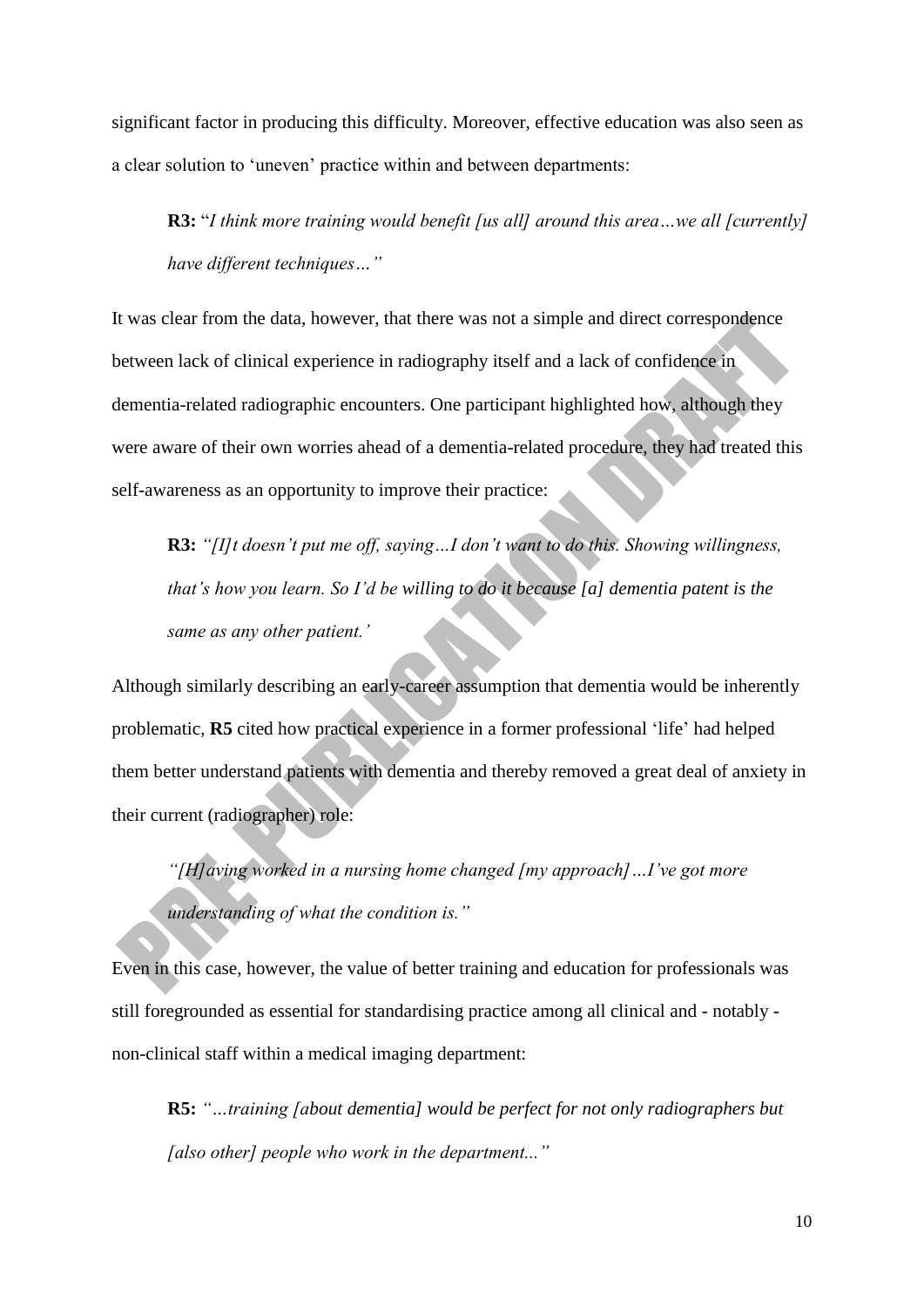#### *Superordinate theme 2: Practical constraints on effective practice*

The anxieties of the junior clinicians interviewed, regarding how well they can manage patients with dementia, were frequently reported to have been exacerbated by the practical pressures of working in the modern NHS. Perhaps predictably, the most commonly addressed of these was the simple unavailability of sufficient time given total daily workload to address the nuances of the task:

**R2:** *"[I]t's definitely hard because…for instance…a chest x-ray should only take 3-5 minutes, but I've found [with a patient with dementia] it can take 20-30 minutes."*

Such matters could permeate activity prior to the formal examination itself. **R1** provides a specific example:

*"[The patient] had a carrier bag with her and it was like she carried all her worldly belongings with her, and she wouldn't let it go…I was just saying 'Let it go for one minute while you put your gown on'… She [didn't] want to put a gown on. It took 10 minutes just to get her changed."*

The particular stresses this places upon possibilities for effective communication were, thus, also a recurrent matter. For example:

**R6:** *'[I]t is very fast paced…It puts a lot of pressure on the patient and the member of staff actually dealing with the patient…the major one that [affects] communication is the time."*

This need to rush was further reported to have made dementia-related clinical interactions yet more challenging, as it actively agitated the patients. In these circumstances, the radiographers trying to actively make time had paid significant dividends: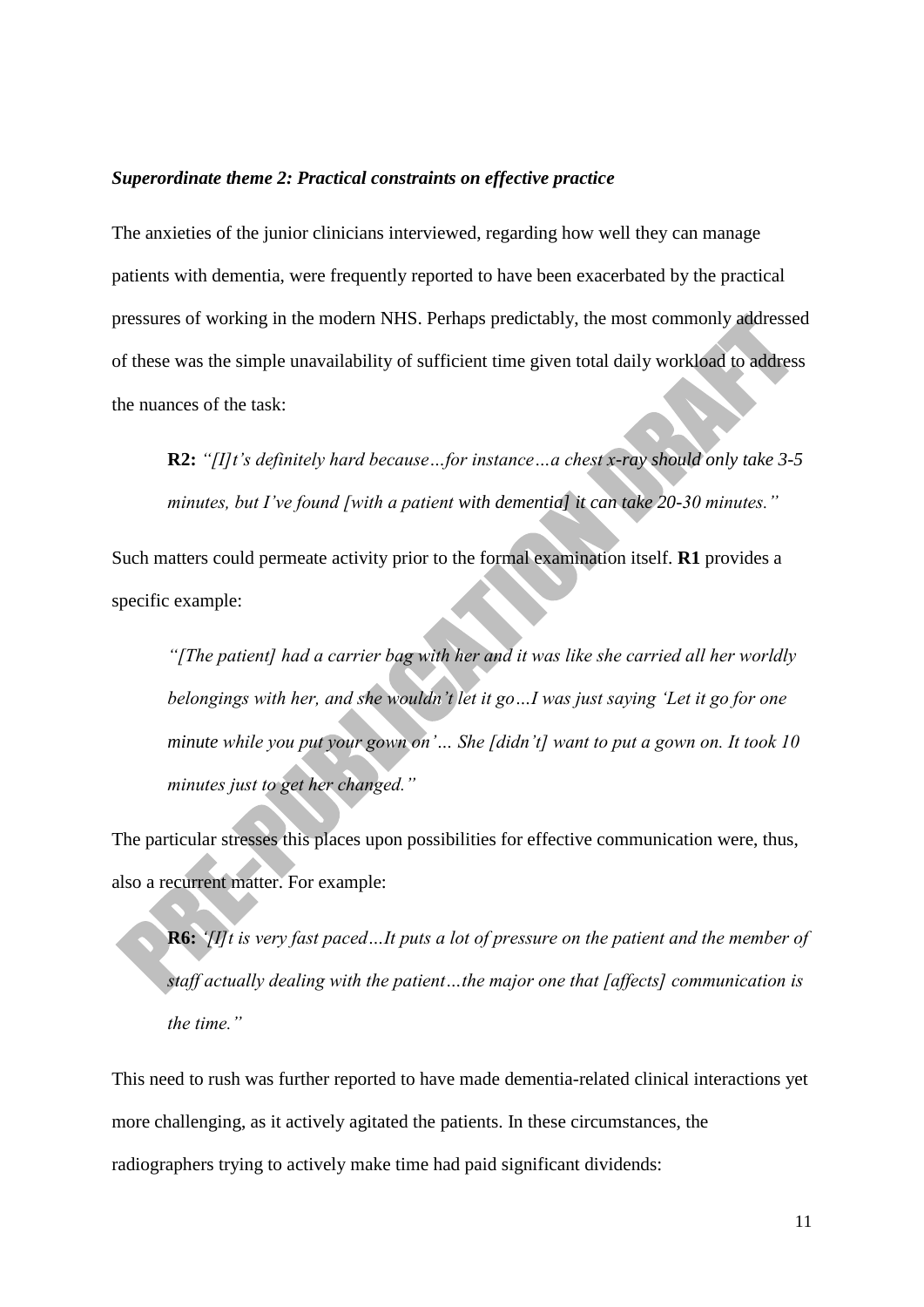**R3:** *"[I have] personally experienced other people try and rush dementia patients, and I could see they were getting agitated because they were being rushed."*

**R4:** *"I have walked into situations where they have really been trying to rush patients through and they've been getting more agitated and I've just kinda said 'Let's just slow down,' and…it has made a massive difference."*

Despite this core understanding, that better practice could be engendered through allocating more time, the constant imperative to 'move it along' was never far from the participants' minds:

**R6:** "*…you've got a lot of people to get through, it's very difficult to actually then be…able to deal with the patient [properly]. Because you're constantly under pressure because of…all the patients that are sat outside."*

Of particular import, with respect to diagnostic radiography itself, was the assertion by some participants that a lack of time to actively talk to patients with dementia (and, thus, learn from the experience) was not always a simple consequence of generalised NHS culture. Rather, the specific technologies of modern medical imaging were seen to have further facilitated a detachment between radiographer and patient. For example:

**R1:** *"This sort of rushing atmosphere I feel is being encouraged particularly [by new] systems. They are so much faster [now] and mean you can spend even less time talking to patients. I'll give you an example, I usually chat to patients while waiting for the cassette reader, but [now] it is instant so you lose that period which I think is a negative especially with dementia patient, because they need that extra time."*

*Superordinate theme 3: Complexities of carer input*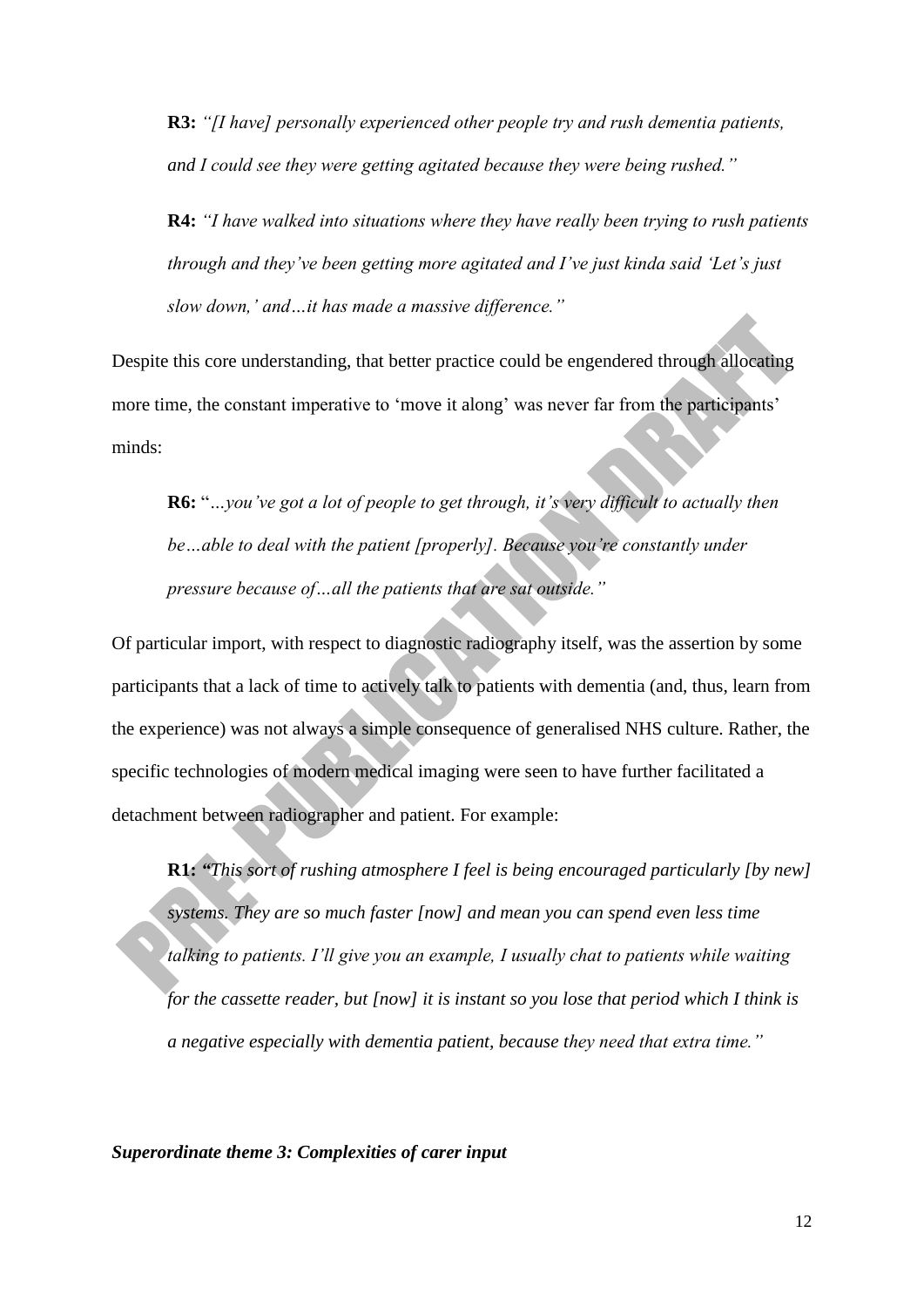While the involvement of family members and other forms of carer in the medical imaging process might be seen as an obvious benefit, the experiences of the participants with regard to dementia-related cases reflected a rather more mixed picture, and one that could variably engender comfort or distress in the patient. In many incidences, the presence of caring others was identified as having been highly beneficial, chiefly as a familiar presence or a 'translator' of sorts. For example:

**R3:** *"[I brought them] into the room, asked them questions…so basically they can help communicate with the patient if the patient is more comfortable with them than us."*

The participants also, however, reported a number of occasions where such a presence had been actively damaging to their ability to perform an effective examination.

**R4:** *"…the patient [played] up to the relative, so sometimes it's better to remove the relative."*

Indeed, experiences such as this had sometimes coloured a global view on the matter:

**R6:** *"You're not guaranteed that the carer has a good relationship with that dementia patient, or can communicate with that dementia patient. So I tend to prefer the carer be rather behind the screen or outside the room when dealing with the dementia patient."*

Although (and as noted above) while the junior clinicians interviewed were not fully confident in what was best practice regarding the management of patients with dementia, they were often secure in the notion that carer presence was a mixed blessing. Consequently, they often made a case for how they could best work with a patient without the interpersonally difficult variables added by significant others: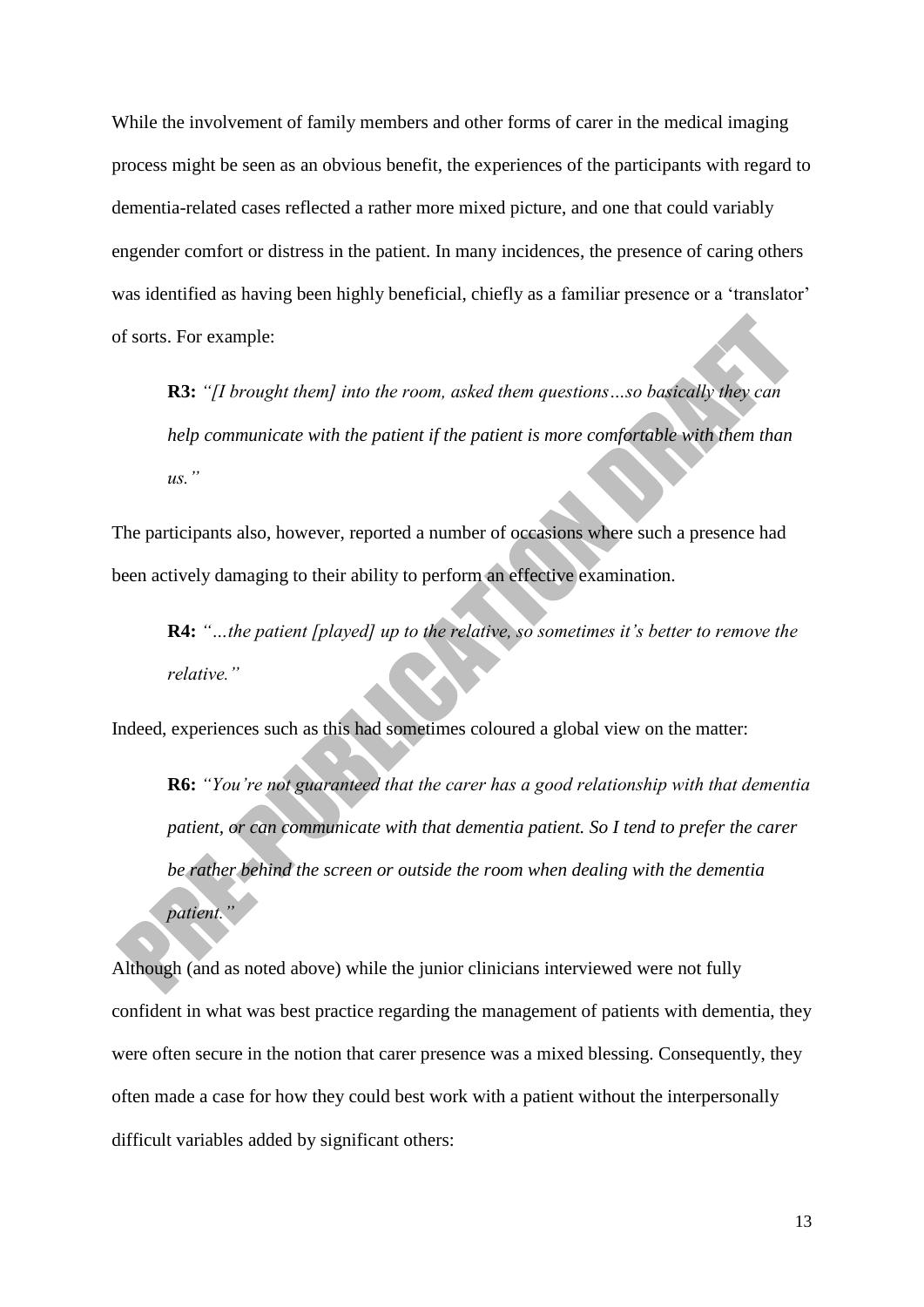**R4:** "*I always prefer to work one -to-one especially with children or dementia patients. Obviously you do need help sometimes, but too many people in the room, too many noises going on; it's all distracting and all can be confusing for them."*

**R6:** *"I tend to work on it by myself, because I find if you have one or two people, the dementia patient can get panicky and confused."*

## **Discussion**

It is of some note that the assumptions described by most of the participants around the character of dementia were somewhat generic, notwithstanding their consistent use of the term "dementia patient." Indeed, at no point did any of them voluntarily discriminate between different forms of the dementia, beyond noting differences in 'early' and 'later' stages. Absence of evidence should, of course, never be taken to constitute evidence of absence; as such, the character of this data does not necessarily demonstrate that any or all participants lacked formal factual understanding of different forms of dementia. What it does indicate, however, is that irrespective of the status of their academic knowledge of *what* dementia is, in any form, such nuance did not substantially inform the way they described their real-world practice. Consequently, managing a patient with dementia was largely conceptualised in terms of working with increasing levels of confusion, fear and communicative dysfunction as the dementia itself progressed. Although not totally incongruous with the broader clinical picture (Tullo et al., 2016), it does underscore how the (lack of) formal training recurrently cited by participants might have led to unconstructive *ad hoc* assumptions on how to communicate with a patient, or how to interpret their activities. As will be familiar to readers of the current journal, interpersonal actions and cognitive capacities line-up in different ways in different forms of dementia (Dening & Babu Sandilyan, 2015a; Kindell, Sage, Keady, & Wilkinson, 2013). To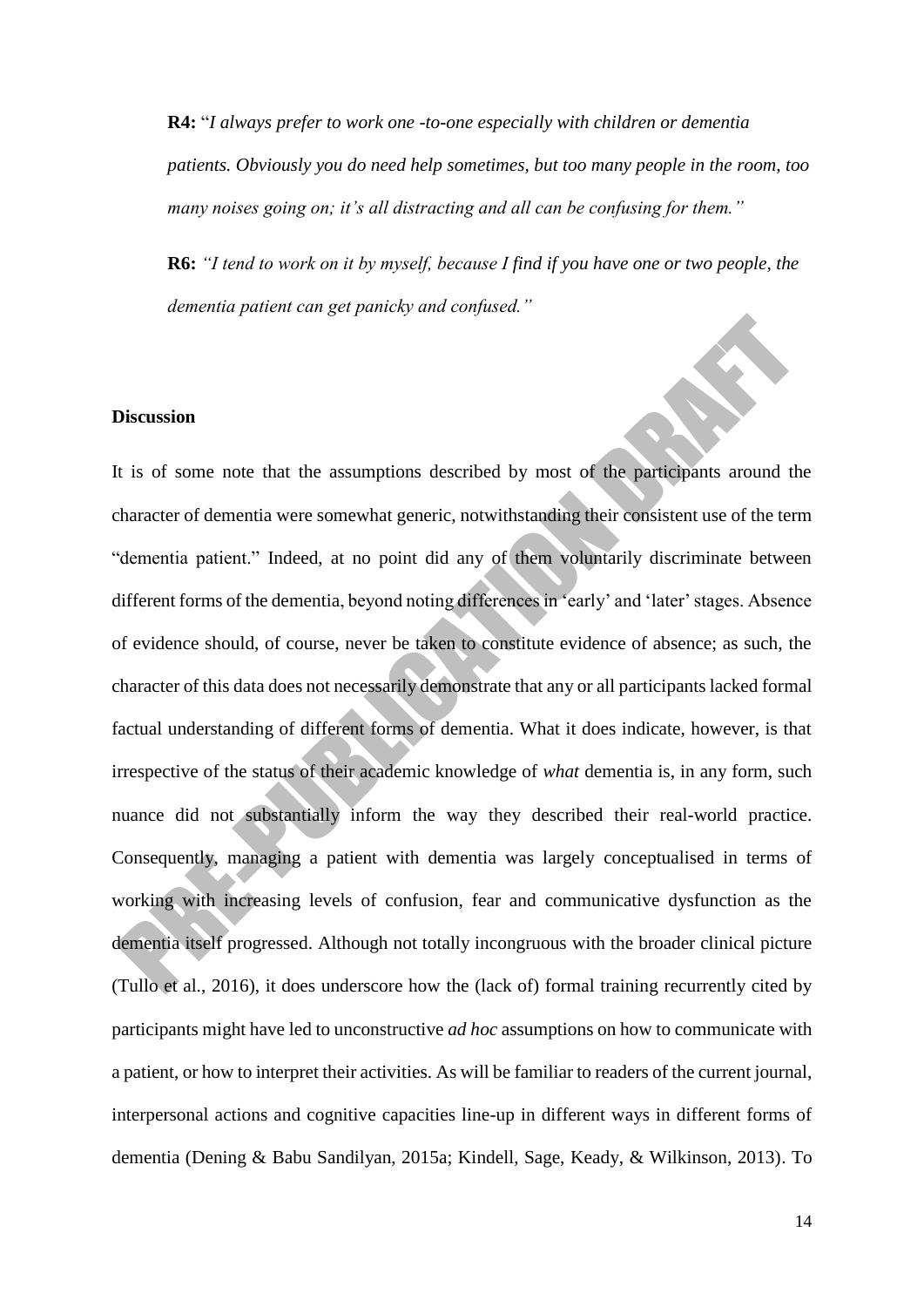treat any individual as if they have primary progressive aphasia (characteristic of Alzheimer's) in term of their ability to instantly respond to everyday questions is, prospectively, just as situationally and interpersonally damaging as treating every individual with vascular dementia - who may still show strong communicative capacities – in the same way (Kindell et al., 2013; Nazarko, 2015; Veselinova, 2014). If nothing else, this has potentially perilous implications for obtaining genuinely informed consent around any given pertinent radiographic procedure involving individuals with dementia (Haberstroh, 2015; Sherratt, Soteriou, & Evans, 2007).

Equally, among the participants, no explicit sense emerged that unusual behaviours might reflect a patient's own attempts to actively express discomfort or anything else (Veselinova, 2013). Rather, most accounts embodied a more 'traditional' way of thinking where it was taken that such behaviours were fundamentally upshots of the dementia itself (Desai, Schwartz, & Grossberg, 2012). For example, R1 expressed frustration at a patient's reluctance to let go of a carrier bag containing '*her worldly belongings*' on account of the time it was adding to preparing her for the examination. However, the presence of familiar objects has been shown to reduce a patient's agitation in unfamiliar situations (Livingston et al., 2014; Oppikofer & Geschwindner, 2014). Thus, a strong attachment to such objects (in this case) might alternatively be seen as a marker of a patient attempting to bring familiar elements into a new context which, in turn, makes even greater sense of her reluctance to be separated from them. Often drawing on Goffman's (1991) classic study *Asylums*, social scientific studies of medical practice have for over five decades documented the clinical problems that can arise from dismissing any superficially nonsensical action as inherently irrational, no matter what an individual's formal diagnosis might be (Miller, 2013; Silverman, 1997). However, and as further discussed below, there remains an inevitable tension for modern radiographic clinicians between making the space to understand the nuances of a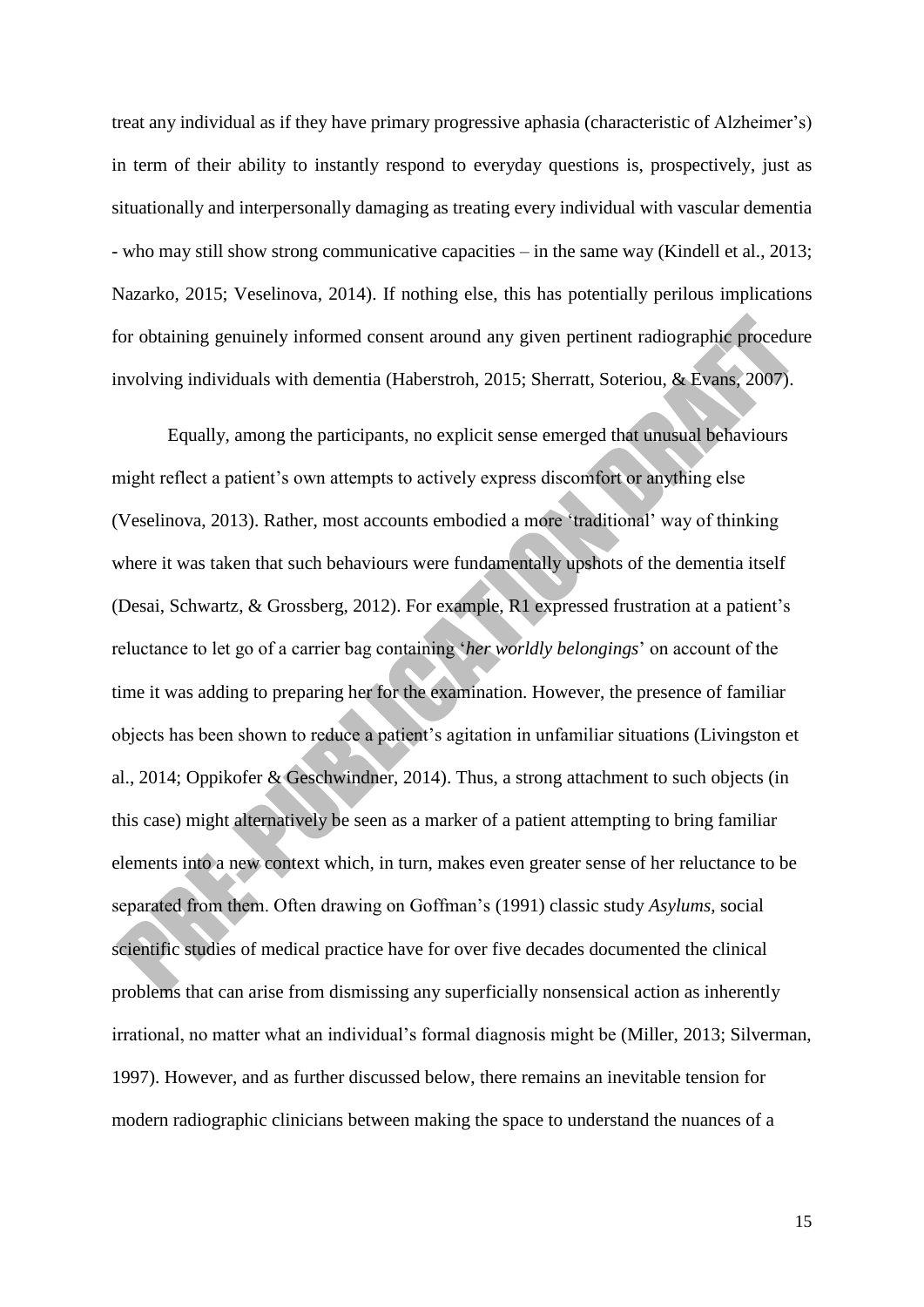patient's actions, and the organisational culture of a medical imaging department (Woods et al., 2016).

With respect to the allied matter of clinical confidence, all of the radiographers interviewed maintained that they held, or at some point had held, negative assumptions around what to expect from managing a patient with dementia. For the majority, this still manifested in approaching radiographic scenarios with a potentially counter-productive anxiety (Baillie et al., 2012). Within the data collected, lack of confidence emerged from a general (second-hand) understanding of how difficult interacting with any individual with dementia could be, and also as a consequence of negative practical experience in which they had felt under-prepared by their formal education and subsequent (lack of) professional training (Baillie, Merritt et al., 2012; Tullo et al., 2016). In short, unproductive assumptions and a sense of *being* inexperienced or intellectually underprepared often gave rise to actual negative experiences; what we might term a self-fulfilling prophecy (Goffman, 1991; Miller, 2013). These negative experiences further propagated both negative assumptions and the very sense of being inexperienced or underprepared (Baillie et al., 2012). For some of the participants, thus, there was a form of regressive spiral at work in which each difficult experience of examining a patient with dementia felt like a step back in terms of confidence, rather than evidencing the classical narrative that progressive practical experience necessarily breeds constructive expertise (Yielder, 2006). This was further aggravated by the lack of time they felt they could accord any given patient. With the constant pressure of needing to move the examination along in the hothouse of modern medical practice, it was unclear to them how they might develop the skills and general confidence that any professional might seek (Baker et al., 2015; Het, Verkaik, Mistiaen, van Meijel, & Francke, 2015).

It is essential to note here, given the above, that a mechanical relationship between being an early-career radiographer, formal knowledge of dementia and active trepidation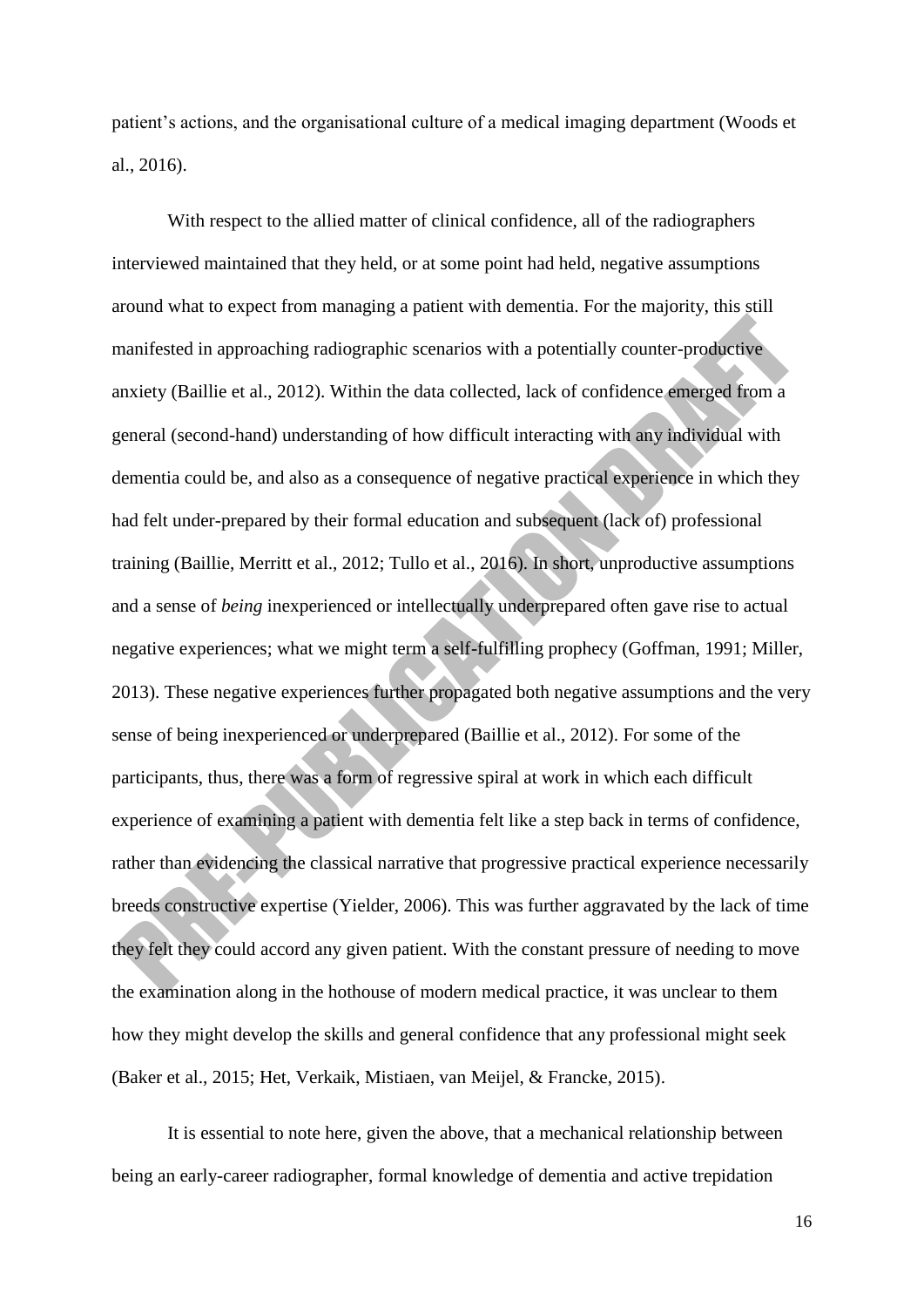when addressing patients with dementia did not always emerge. Firstly, one participant simply did not view a lack of relevant experience, or perceived training deficits, as natural enemies of effective clinical practice. Rather, while conceding personal anxieties around the matter, R3 maintained that they had nevertheless approached every examination as an opportunity to learn and develop. The specific personalities of medical professionals, as much as those of their patients, inform how clinical work can play-out in practice (Clack, Allen, Cooper, & Head, 2004). While, perhaps, an awkward variable to control for in wider statistical studies of barriers and facilitators in effective radiological practice around dementia, this is one we should not therefore overlook. The second exemption in this respect also speaks to prospective research. R5 drew attention to their experience in a former professional life (in care homes) which had helped attenuate anxiety about working one-onone with patients with dementia, their own positive experiences of working alongside patients with dementia had put them on a different footing in terms of clinical confidence and therefore they did not actively frame any of their current clinical experiences as inherently negative.

This is important in several respects. Whether or not this experience provided R5 with a more technically thorough knowledge of dementia than other participants, it nonetheless boosted their confidence in approaching radiographic examinations. In short, the very perception of holding genuinely useful knowledge and/or experience around dementia was far more important in terms of the confidence with which the participants approached everyday practice than the objective specifics of their education. Furthermore, the request for better education and training was not only borne of a need to improve personal practice and professional self-confidence around dementia (Baker et al., 2015; Talbot & Brewer, 2015; Tullo et al., 2016). Concerns were voiced about uneven practice and understanding between clinical professionals in radiography, and among support staff and allied healthcare workers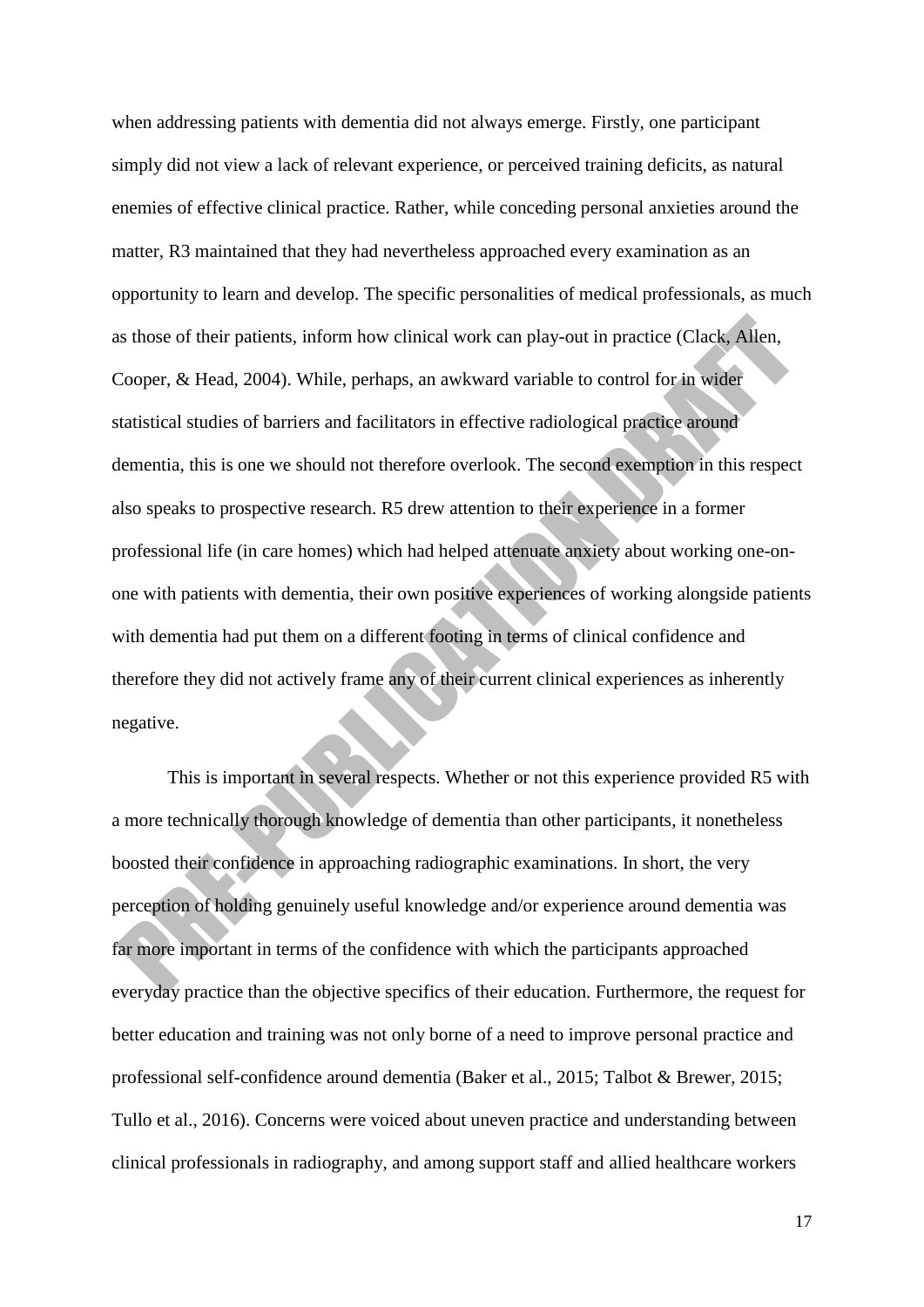within a department. In short, the need for everyone involved in the administrative, caring and direct radiographic processes to be 'on the same page' was viewed as integral in facilitating the best experience for the patient, and the strongest chance for the junior radiographer to perform to the best of their abilities.

In terms of practical, NHS-related issues emerging from the collected data, it was clear that pressures of time were a constant concern for participants, in terms of restrictions on their ability to provide the best possible clinical care, and on their capacity to learn from their experiences. Even though they generally appreciated the value of according a patient with dementia a greater amount of time than most, they also articulated a consistent pressure to remember the other patients 'sat outside'. This is, of course, a recurrent theme in contemporary healthcare literature around dementia and many other complex conditions, for practitioners of all levels, and has been for some time (Dening & Babu Sandilyan, 2015b; Miller, 2013; Tullo et al., 2016). However, the specific pressures in radiography were not always simply attributed to a broader culture, but also bound up in issues of physical infrastructure. As Woods, Miller and Sloane note, with regard to patient obesity, certain technologies can, in themselves, radicalise the interpersonal dimensions of the radiographic examination (2016). For example, where sufficiently high weight-sustaining tables are a feature of a medical imaging department, then challenging discussions about why a patient is having to be consistently re-imaged (on account of the hydraulics on an older table failing to function) are prospectively avoided. With respect to dementia, the data collected for this study actually indicate an inverse relationship between technological progress and optimal interaction with a patient. Here it was argued by some participants that, in the short time between their original training and their current practice, technical efficiency had advanced to the point whereby an opportunity to get to know patients, and thereby also learn from said interactions, had vanished.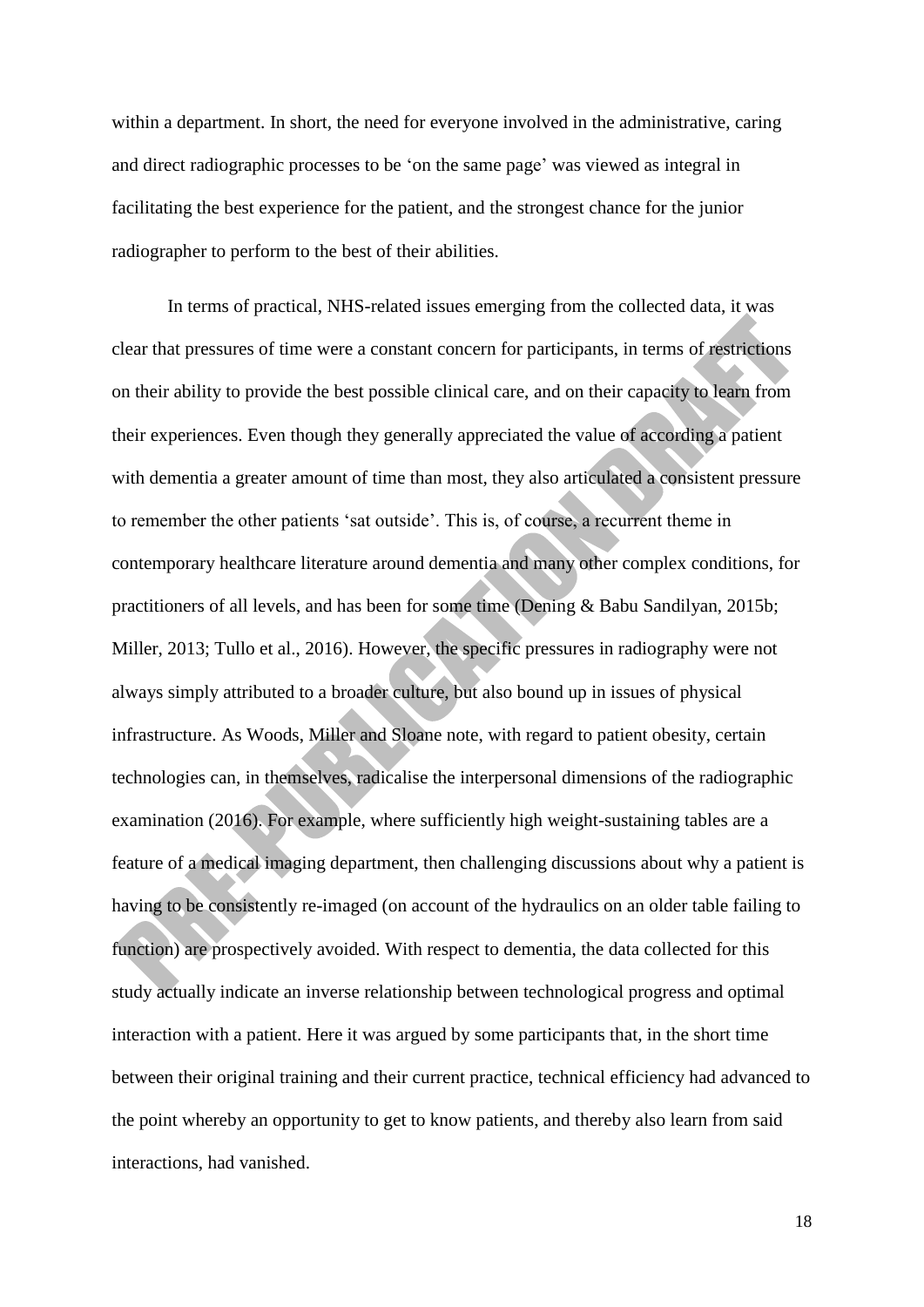Finally, the issue of having carers or family members present during an examination was of key concern to the participants - this explicitly relates to the communicative 'triad' around professionals, carers and the individual with dementia *in situ* described by Adams and Gardiner (2005). In this particular regard, participant experiences and broad perceptions of effective practice provided both convergences and contrasts with extant literature. It is relatively clear within recent allied healthcare research that carer/family presence is widely taken to be a positive, particularly in fields such as nursing and social work (Adams & Gardiner, 2005; Livingston et al., 2014; Veselinova, 2014).

Some participants in this study did, indeed, find that such a presence under certain circumstances could be productive in the examination in terms of providing a familiarity marker for the patients, or a translator of challenging communications. However, it was also reported that significant others could make the process much more difficult for both practitioner and patient. In some cases, this resulted from a direct recognition that those closest to the patients are not always inherently supportive, and can in fact cause the patient greater stress. This is an issue rarely (if ever) addressed in contemporary healthcare literature, although partially acknowledged within the slender work on the mental health of dementia carers themselves (Elkins & Weatherhead, 2014). The contexts of radiographic practice were also seen as a key issue; i.e. being in an unfamiliar room with machinery at work had provided enough potential confusion for the patient. Additional actors (no matter how familiar) were generally viewed to have only added to that confusion, and had thereby made the situation worse. This had encouraged the participants to often work *in situ* with only the patient. In this respect, the gap between most allied healthcare literature and these findings from within radiography can be formally accounted for, within this small sample, and as proposed above. It is one thing to care for a static patient with demetia in a hospital bed, where over time the patient may become familiar with their surroundings and nurse carers, or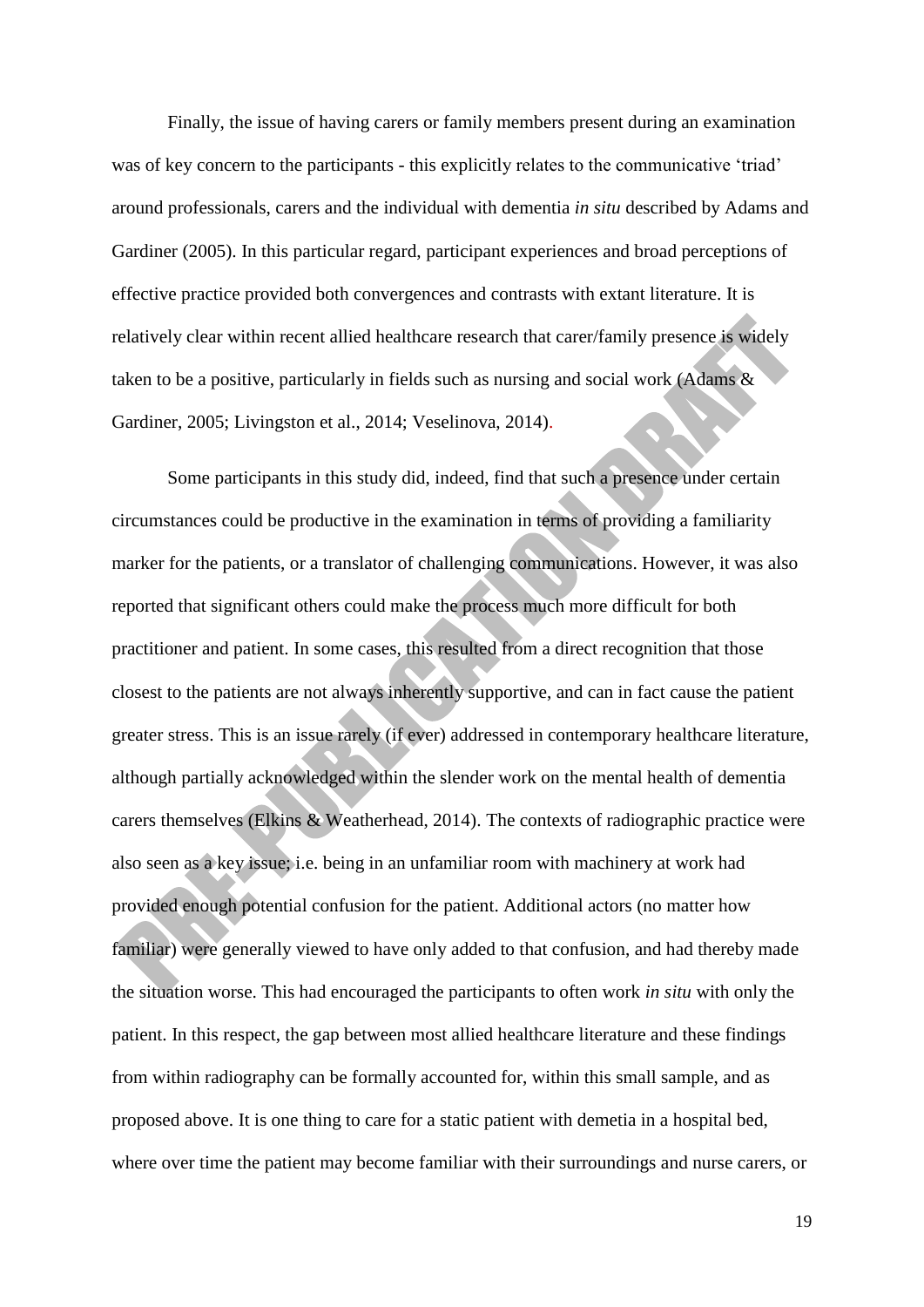to meet with a patient in a GP's surgery with which they will likely have some familiarity (Babu Sandilyan & Dening, 2015a; Baillie et al., 2012). It is entirely another to parachute them into a completely new clinical scenario and involve them in a range of highly tactile and potentially uncomfortable - or even painful - investigations.

## **Conclusions**

Three key matters arise from interrelating the findings above. The first relates to how none of the participants' narratives addressed the ways in which different forms of dementia (beyond early and late stages) might be relevant to their actual everyday practice. For some, this even manifested in viewing potentially constructive patient activity as 'just' symptomatic of dementia (Babu Sandilyan & Dening, 2015b; Desai et al., 2012). While these data might indicate a general lack of education for junior radiographers around the core features of dementia, they certainly suggest that the basic education being provided is insufficiently tailored to practical clinical contexts. This, in turn, has serious legal implications for how a junior radiographer might actively assess informed consent, and this is a core area for future research (Haberstroh, 2015; Sherratt et al., 2007).

Secondly, and with relevance to the first point, some of the junior radiographers argued that they had not been prepared - by their radiographic education or subsequent training - to actively manage patients with dementia. What would qualitatively constitute good/useful training, however, remained largely unpacked by the participants in this study; instead, a simple quantitative sense of 'more' training as a catch-all solution to situated problems tended to prevail in their narratives regarding every problem. While this might be viewed as evidence of simple naiveté among novice practitioners, who 'don't know what they don't know', much pertinent literature in the allied healthcare domain actively reflects and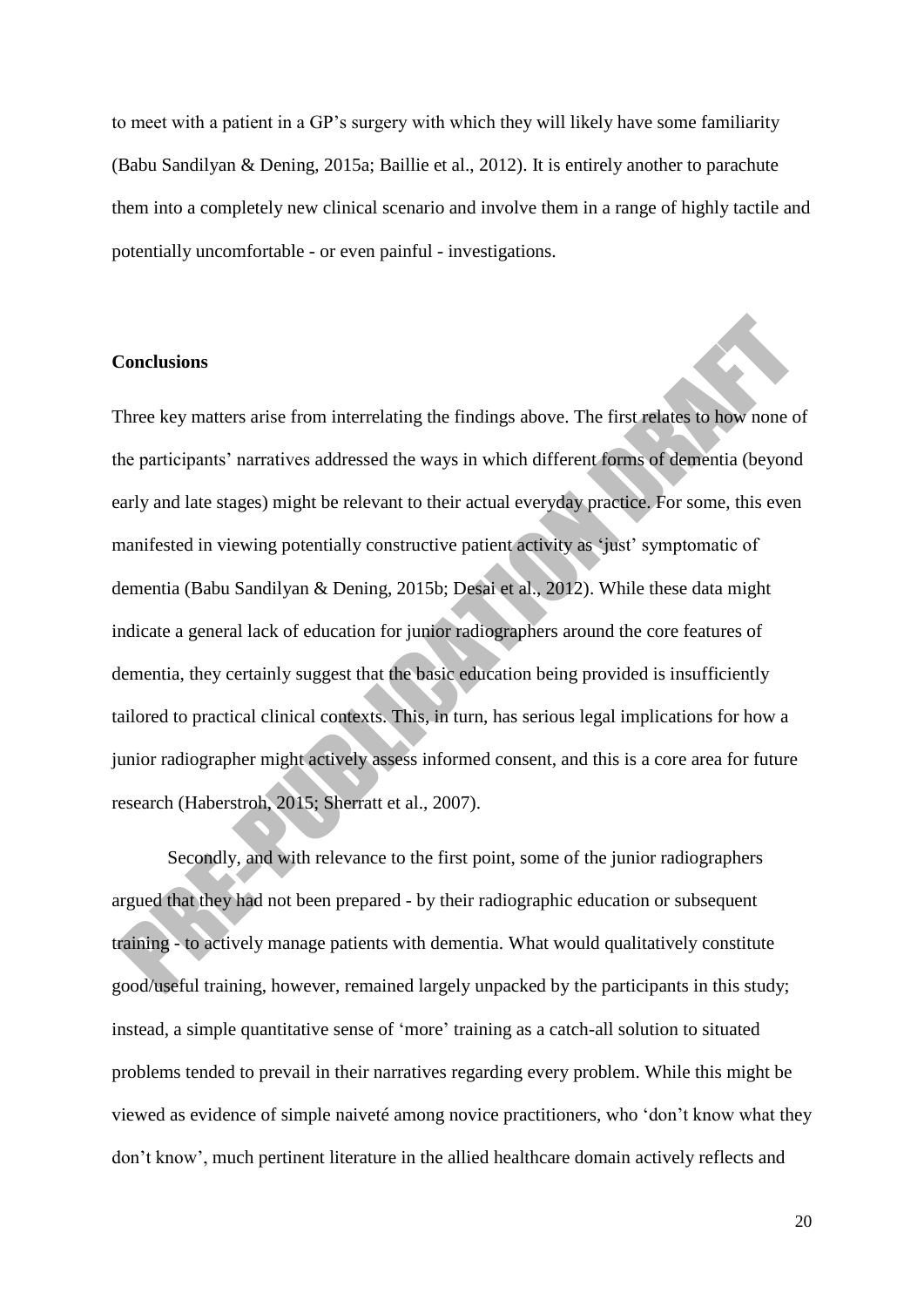reinforces this position (Baillie et al., 2012; Baillie, Merritt et al., 2012). Whether quantitatively or qualitatively informed, however, a sense of 'unpreparedness' evidently informed a regressive spiral among the participants whereby each subsequent experience was interpreted as having been awkward, and their confidence had been diminished as a result. Others, who also maintained they had held negative assumptions about dementia, and who made no greater acknowledgment of the different types of dementia itself, saw former out-ofcontext experience - or the simple conviction that they were learning - as having boosted their confidence in clinical scenarios. It appears to be vital, thus, for educators and trainers to bring together the effective modes of knowledge in this domain: (a) the 'that' of dementia (i.e. genuine clinical findings) to ensure legal propriety at the very least, and (b) an in-practice sense of the 'how' around dementia that will inform best clinical practice given everyday restrictions.

Finally, it became apparent that the experiences of the junior radiographers when managing patients with dementia were actively mediated by both the personnel present and the technology available during an examination (Woods et al., 2016). There are many accounts in contemporary healthcare literature of how new equipment and - particularly - the increased reliance on family/carers simply advantage the clinician when handling patients with dementia (Elkins & Weatherhead, 2014; Jurgens et al., 2012; Livingston et al., 2014; Webb & Dening, 2016). However, the evidence derived from this study indicates a more nuanced interpersonal picture, and one that should not be overlooked in future research.

It is reasonable to contend, given the short-term and prospectively intimidating clinical situations characteristic of many fields in medical imaging, that the findings here will have relevance for the management of patients with dementia for practitioners in many allied patient-facing fields. Although the manifest purpose of this paper was to explore the experiences of junior radiographers, there is also a clear case for advancing this model of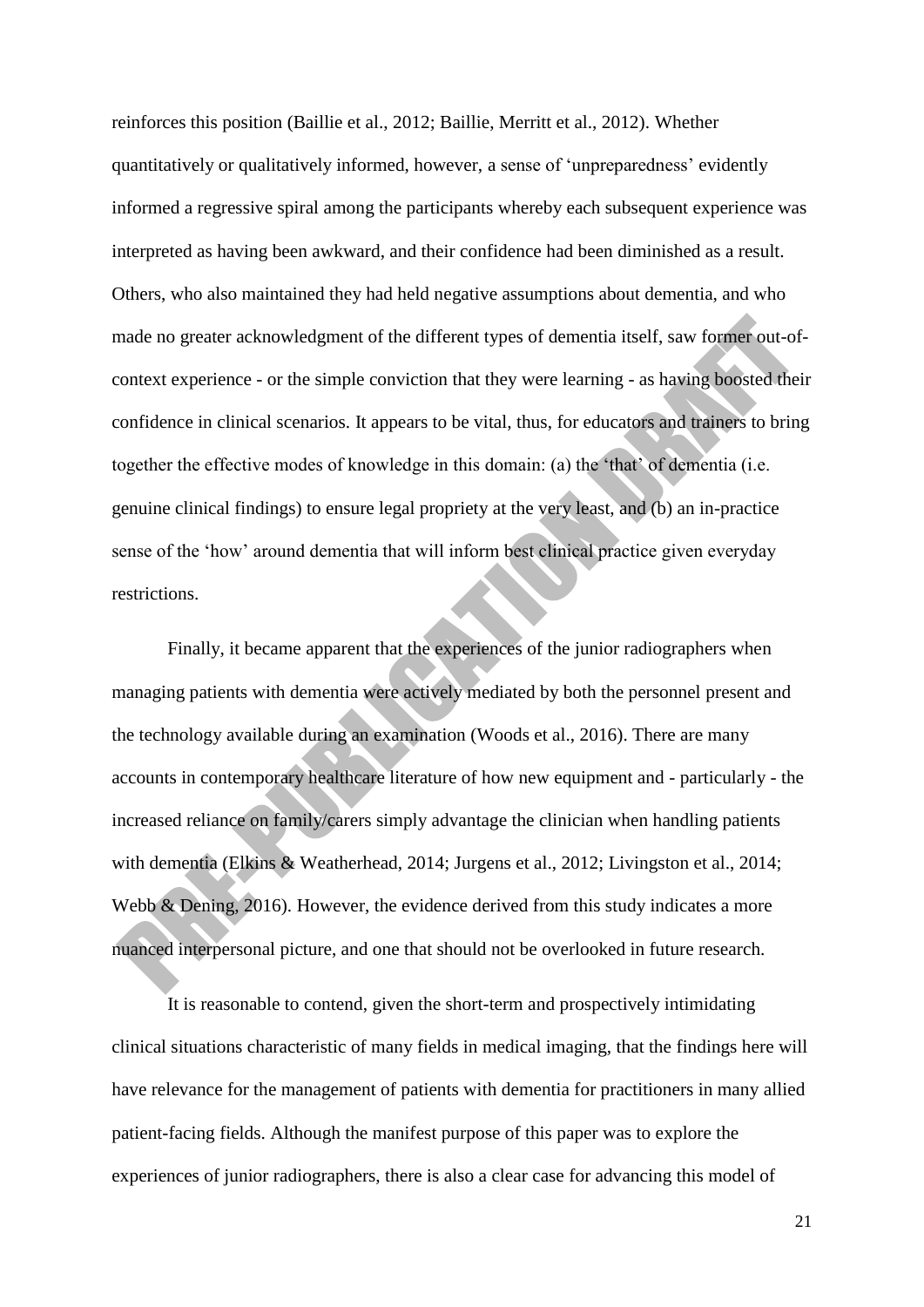research through a broader examination of more senior professionals by contrast. As noted above, if constant negative experience is allowed to persist (on the grounds that experience equals expertise) then it may suggest that some senior clinicians in any related clinical field might be subject to some of the same concerns. The modest purpose of this paper has, however, been to highlight some clinically-relevant issues within a small sample of junior radiographers in the UK. These issues, may, in turn, have import for the broader understanding of how a patient's dementia can impact upon everyday practice for a new practitioner in range of fields, not least those naturally dissociated from dementia itself.

**Funding and financial interest:** There is nothing to declare in this domain.

**Acknowledgements:** There are no conflicts of interest to report, and all work involved was undertaken by the three named authors.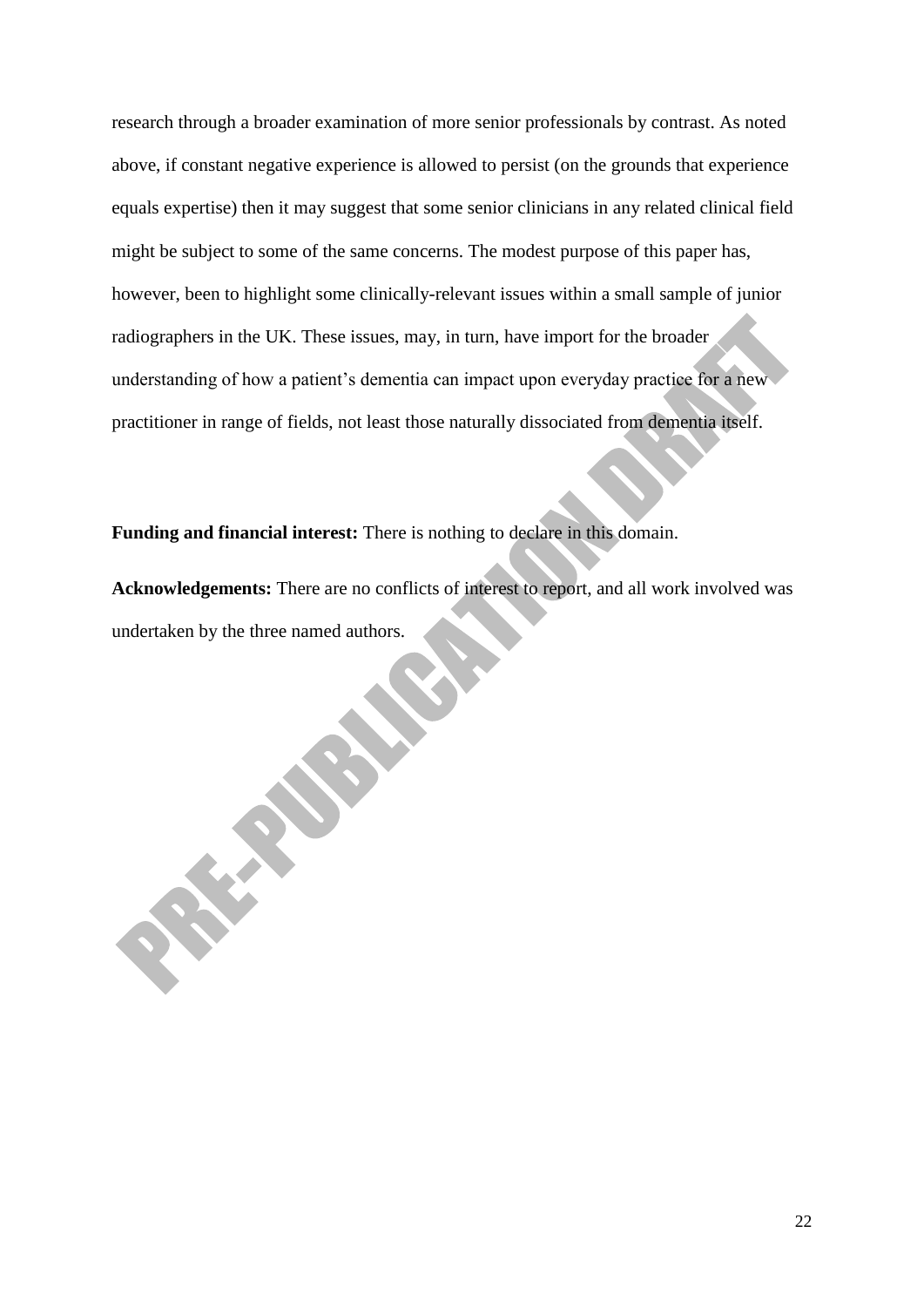#### References

- Adams, T., & Gardiner, P. (2005). Communication and interaction within dementia care triads: Developing a theory for relationship-centred care. *Dementia, 4*, 185-205. doi:10.1177/1471301205051092
- Babu Sandilyan, M., & Dening, T. (2015a). Diagnosis of dementia. *Nursing Standard, 29*, 36-41.
- Babu Sandilyan, M., & Dening, T. (2015b). Signs and symptoms of dementia. *Nursing Standard, 29*, 42-51.
- Baillie, L., Cox, J., & Merritt, J. (2012). Caring for older people with dementia in hospital part one: Challenges. *Nursing Older People, 24*, 33-37. doi:10.7748/nop2012.10.24.8.33.c9312
- Baillie, L., Merritt, J., & Cox, J. (2012). Caring for older people with dementia in hospital. part two: Strategies. *Nursing Older People, 24*, 22-26. doi:10.7748/nop2012.11.24.9.22.c9366
- Baker, C., Huxley, P., Dennis, M., Islam, S., & Russell, I. (2015). Alleviating staff stress in care homes for people with dementia: Protocol for stepped-wedge cluster randomised trial to evaluate a web-based mindfulness- stress reduction course. *BMC Psychiatry, 15*, 1-9. doi:10.1186/s12888-015-0703-7
- Barton, S., Findlay, D., & Blake, R. A. (2005). The management of inappropriate vocalisation in dementia: A hierarchical approach. *International Journal of Geriatric Psychiatry, 20*, 1180-1186. doi:10.1002/gps.1416
- Bidewell, J. W., & Chang, E. (2011). Managing dementia agitation in residential aged care. *Dementia, 10*, 299-315. doi:10.1177/1471301211407789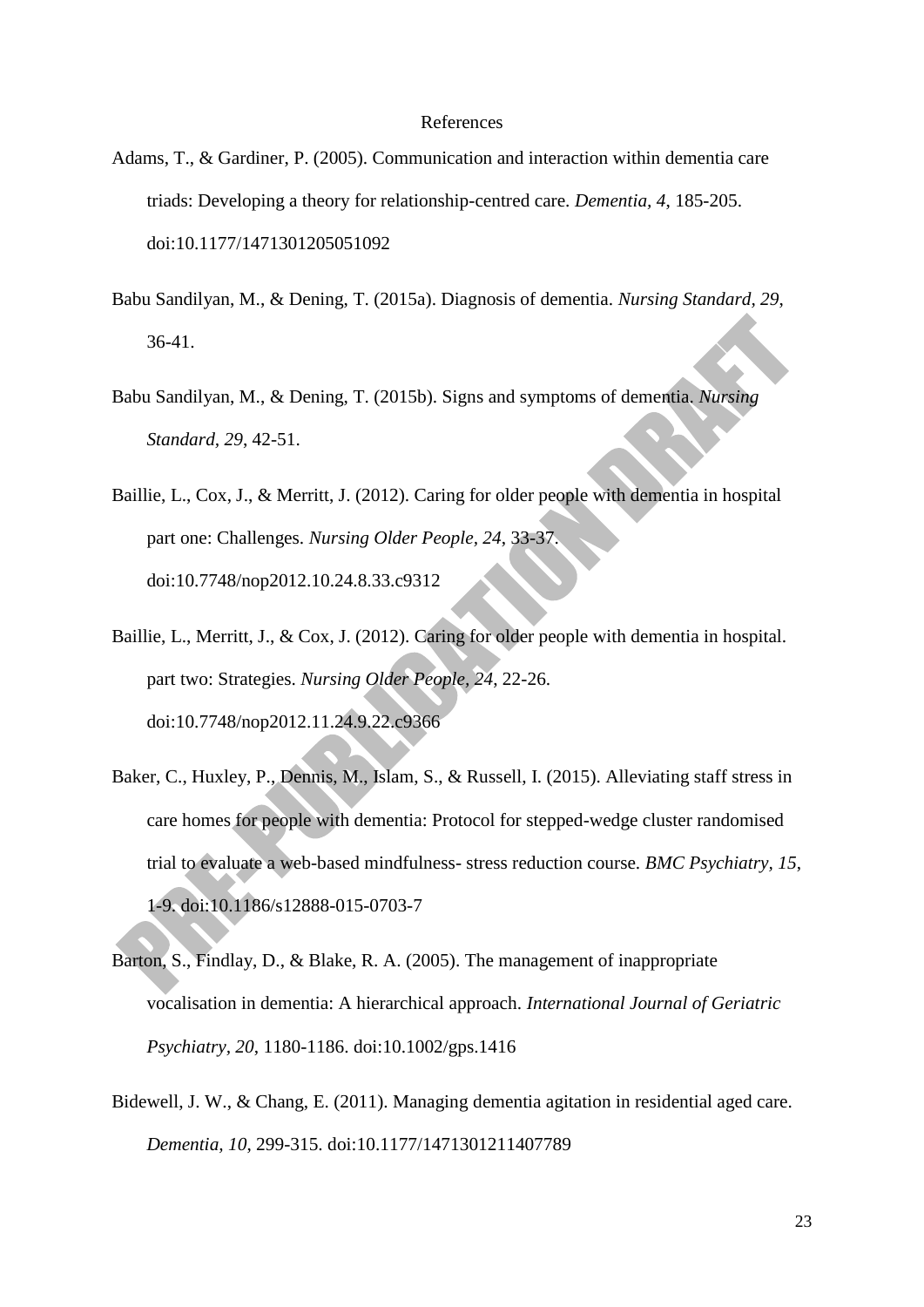- Brocki, J. M., & Wearden, A. J. (2006). A critical evaluation of the use of interpretative phenomenological analysis (IPA) in health psychology. *Psychology & Health, 21*, 87- 108. doi:10.1080/14768320500230185
- Clack, G. B., Allen, J., Cooper, D., & Head, J. O. (2004). Personality differences between doctors and their patients: Implications for the teaching of communication skills. *Medical Education, 38*, 177-186. doi:10.1111/j.1365-2923.2004.01752.x
- Dening, T., & Babu Sandilyan, M. (2015a). Dementia: Definitions and types. *Nursing Standard, 29*, 37-42.
- Dening, T., & Babu Sandilyan, M. (2015b). Medical treatment and management of patients with dementia. *Nursing Standard, 29*, 43-49.
- Desai, A. K., Schwartz, L., & Grossberg, G. T. (2012). Behavioral disturbance in dementia. *Current Psychiatry Reports, 14*, 298-309. doi:10.1007/s11920-012-0288-5
- Elkins, Z., & Weatherhead, I. (2014). Dementia care: Reducing carers' emotional burden. *Journal of Community Nursing, 28*, 64-67.
- Garand, L., Lingler, J. H., Conner, K. O., & Dew, M. A. (2009). Diagnostic labels, stigma, and participation in research related to dementia and mild cognitive impairment. *Research in Gerontological Nursing, 2*, 112-121.
- Goffman, E. (1991). *Asylums: Essays on the social situation of mental patients and other inmates*. Harmondsworth, UK: Penguin.
- Haberstroh, J. (2015). Autonomy and capacity to consent in dementia. *Geropsych: The Journal of Gerontopsychology and Geriatric Psychiatry, 28*, 5-6. doi:10.1024/1662- 9647/a000116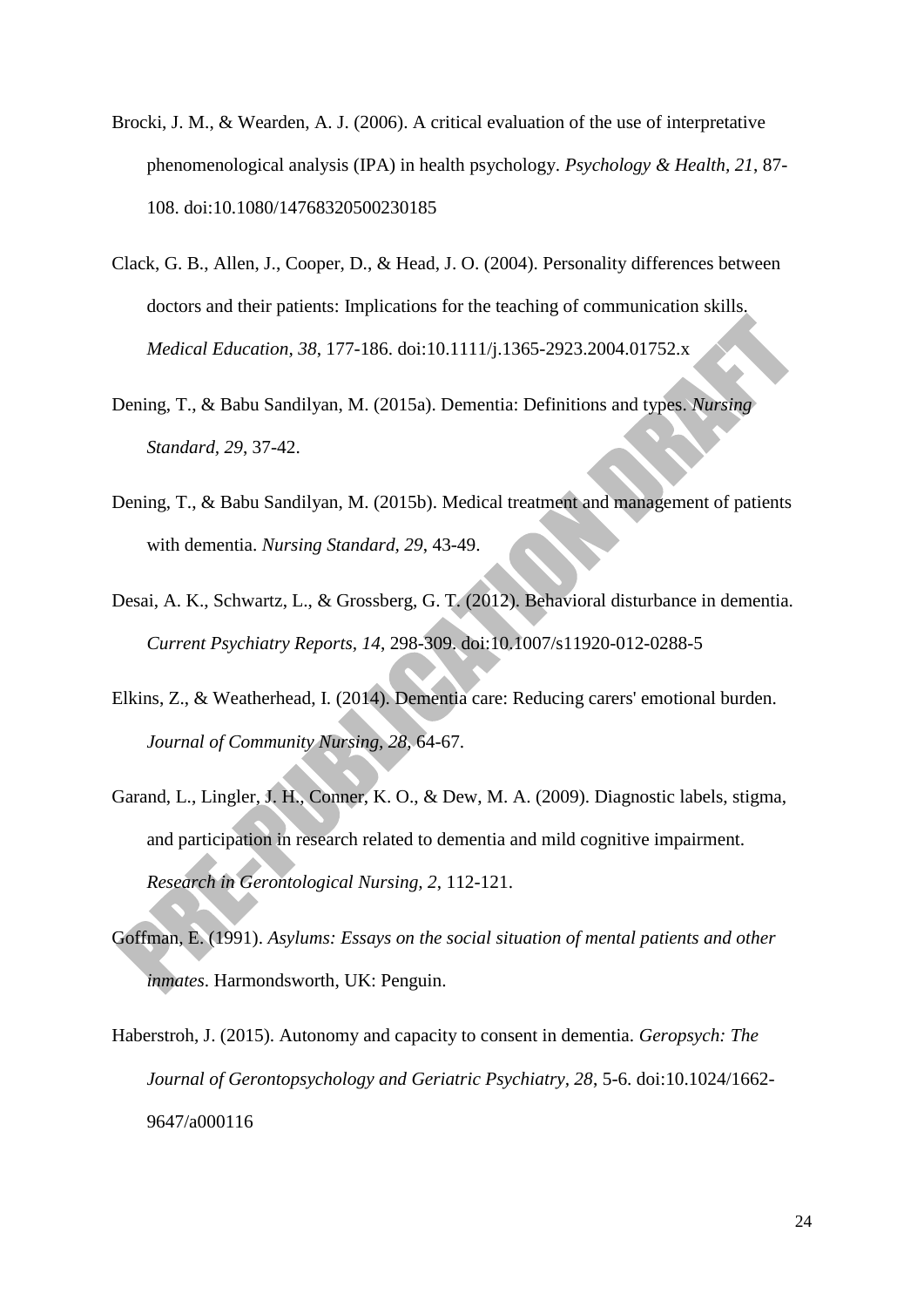- Het, H. I., Verkaik, R., Mistiaen, P., van Meijel, B., & Francke, A. L. (2015). The effectiveness of interventions in supporting self-management of informal caregivers of people with dementia; a systematic meta review. *BMC Geriatrics, 15*, 147-147. doi:10.1186/s12877-015-0145-6
- Iliffe, S., Wilcock, J., & Haworth, D. (2006). Delivering psychosocial interventions for people with dementia in primary care: Jobs or skills? *Dementia, 5*, 327-338. doi:10.1177/1471301206067107
- Jurgens, F. J., Clissett, P., Gladman, J. R. F., & Harwood, R. H. (2012). Why are family carers of people with dementia dissatisfied with general hospital care? A qualitative study. *BMC Geriatrics, 12*, 57-57. doi:10.1186/1471-2318-12-57
- Kasteridis, P., Mason, A., Goddard, M., Jacobs, R., Santos, R., Rodriguez-Sanchez, B., & McGonigal, G. (2016). Risk of care home placement following acute hospital admission: Effects of a pay-for-performance scheme for dementia. *Plos One, 11*, e0155850 e0155850. doi:10.1371/journal.pone.0155850
- Kelly, I., Butler, M., Ciblis, A., & McNulty, J. P. (2016). Neuroimaging in dementia and alzheimer's disease: Current protocols and practice in the republic of ireland. *Radiography, 22*, 177. doi:10.1016/j.radi.2015.11.001
- Kindell, J., Sage, K., Keady, J., & Wilkinson, R. (2013). Adapting to conversation with semantic dementia: Using enactment as a compensatory strategy in everyday social interaction. *International Journal of Language & Communication Disorders, 48*, 497- 507. doi:10.1111/1460-6984.12023
- Kitwood, T. (1997). *Dementia reconsidered: The person comes first*. Buckingham: Open University Press.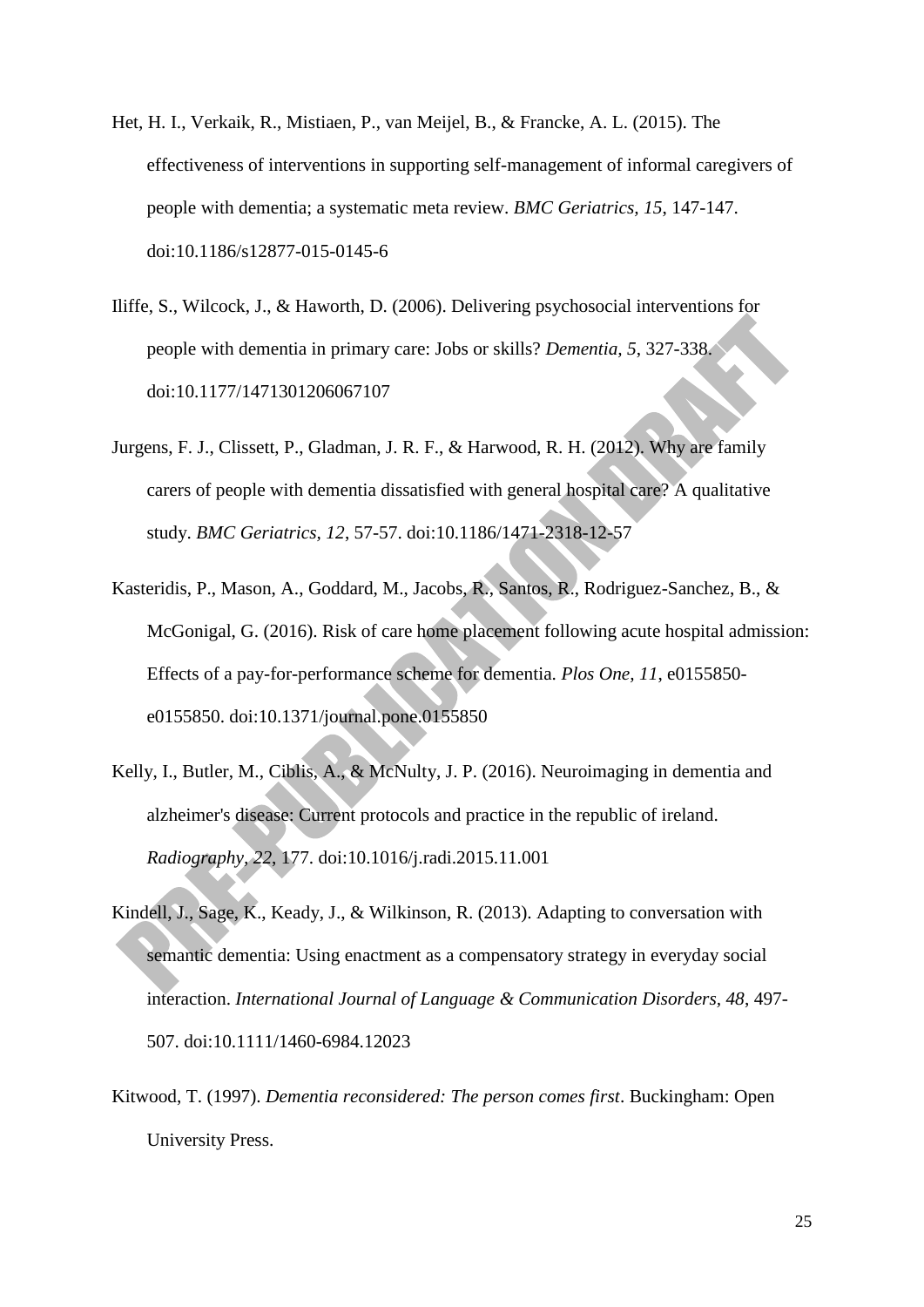- Livingston, G., Kelly, L., Lewis-Holmes, E., Baio, G., Morris, S., Patel, N., . . . Cooper, C. (2014). Non-pharmacological interventions for agitation in dementia: Systematic review of randomised controlled trials. *The British Journal of Psychiatry: The Journal of Mental Science, 205*, 436-442. doi:10.1192/bjp.bp.113.141119
- Manthorpe, J. (2016). The dement in the community: Social work practice with people with dementia revisited. *Dementia, 15*, 1100-1111. doi:10.1177/1471301214554810
- Miller, P. K. (2013). Depression, sense and sensitivity: On pre-diagnostic questioning about self-harm and suicidal inclination in the primary care consultation. *Communication & Medicine, 10*, 39-51. doi:10.1558/cam.v10i1.37
- Nazarko, L. (2015). Hearing the voice of the person with dementia. *British Journal of Healthcare Assistants, 9*, 222. doi:10.12968/bjha.2015.9.5.222
- Oppikofer, S., & Geschwindner, H. (2014). Nursing interventions in cases of agitation and dementia. *Dementia, 13*, 306-317. doi:10.1177/1471301212461110
- Patton, M. Q. (1990). *Qualitative evaluation and research methods* (2nd ed.). London: Sage.
- Rhodes, J., & Smith, J. A. (2010). 'The top of my head came off ': A phenomenological interpretative analysis of the experience of depression. *Counselling Psychology Quarterly, 23*, 399-409. doi:10.1080/09515070.2010.530484
- Sherratt, C., Soteriou, T., & Evans, S. (2007). Ethical issues in social research involving people with dementia. *Dementia, 6*, 463-479. doi:10.1177/1471301207084365
- Shinebourne, P., & Smith, J. A. (2009). Alcohol and the self: An interpretative phenomenological analysis of the experience of addiction and its impact on the sense of self and identity. *Addiction Research & Theory, 17*, 152-167. doi:10.1080/16066350802245650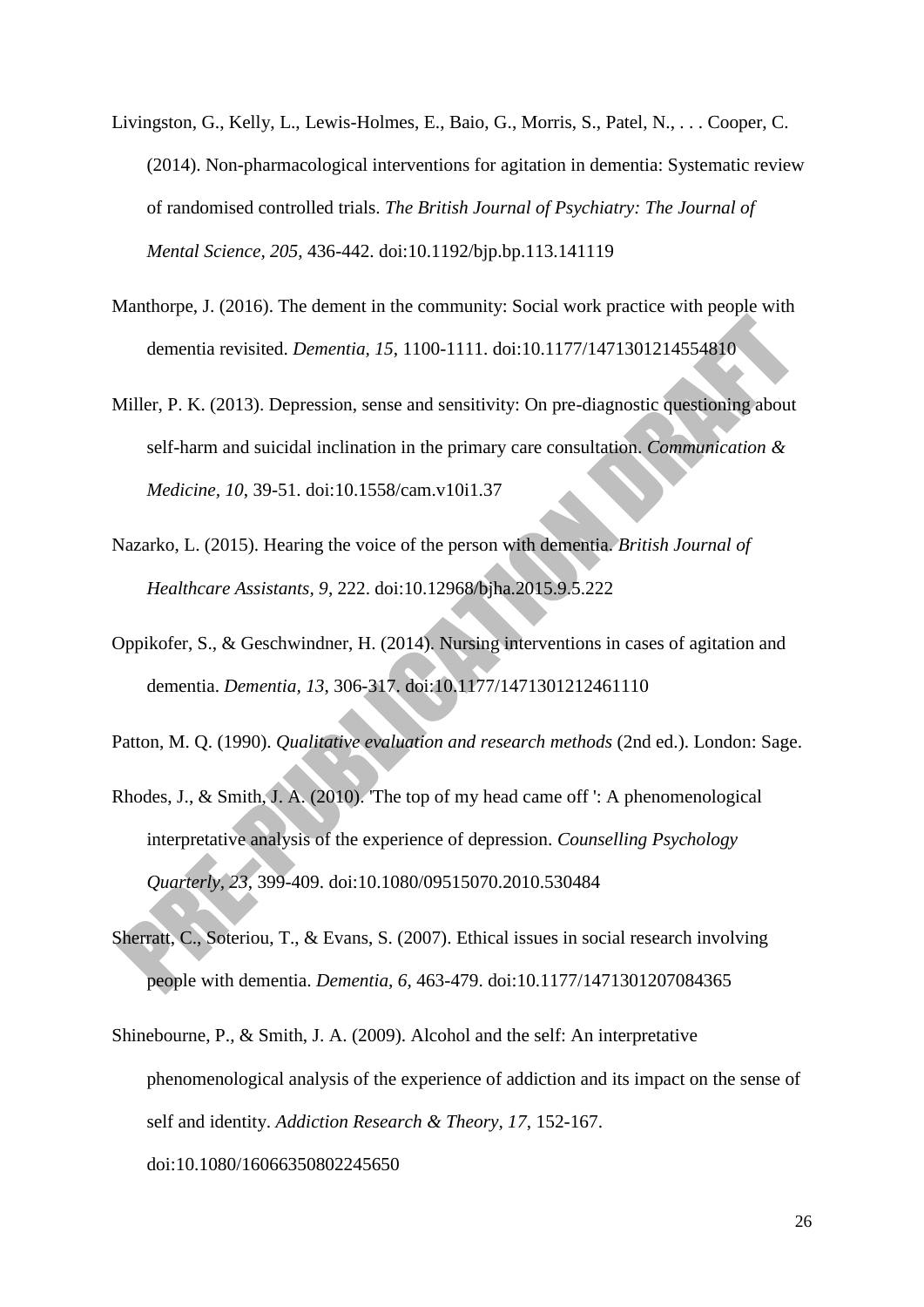Silverman, D. (1997). *Discourses of counselling: HIV counselling as social interaction*. London: Sage.

Silverman, D. (2012). *Interpreting qualitative data* (4th ed.). London: Sage.

- Talbot, R., & Brewer, G. (2015). Care assistant experiences of dementia care in long-term nursing and residential care environments. *Dementia,* doi:10.1177/1471301215576416
- Todd, D., Simpson, J., & Murray, C. (2010). An interpretative phenomenological analysis of delusions in people with parkinson's disease. *Disability & Rehabilitation, 32*, 1291-1299. doi:10.3109/09638280903514705
- Tullo, E. S., Young, T. J., & Lee, R. P. (2016). Medical students' views about person-centred communication in dementia care. *Dementia,* doi:10.1177/1471301216651981
- Veselinova, C. (2013). Dementia awareness: Providing person-centred care. *Nursing & Residential Care, 15*, 622-626. doi:10.12968/nrec.2013.15.9.622
- Veselinova, C. (2014). Influencing communication and interaction in dementia. *Nursing & Residential Care, 16*, 162-166. doi:10.12968/nrec.2014.16.3.162
- Webb, R., & Dening, K. H. (2016). In whose best interests? A case study of a family affected by dementia. *British Journal of Community Nursing, 21*, 300-304. doi:10.12968/bjcn.2016.21.6.300
- Woods, A. L., Miller, P. K., & Sloane, C. (2016). Patient obesity and the practical experience of the plain radiography professional: On everyday ethics, patient positioning and infelicitous equipment. *Radiography, 22*, 118-123. doi:10.1016/j.radi.2015.09.005
- Yardley, L. (2000). Dilemmas in qualitative health research. *Psychology & Health, 15*, 215. doi:10.1080/08870440008400302